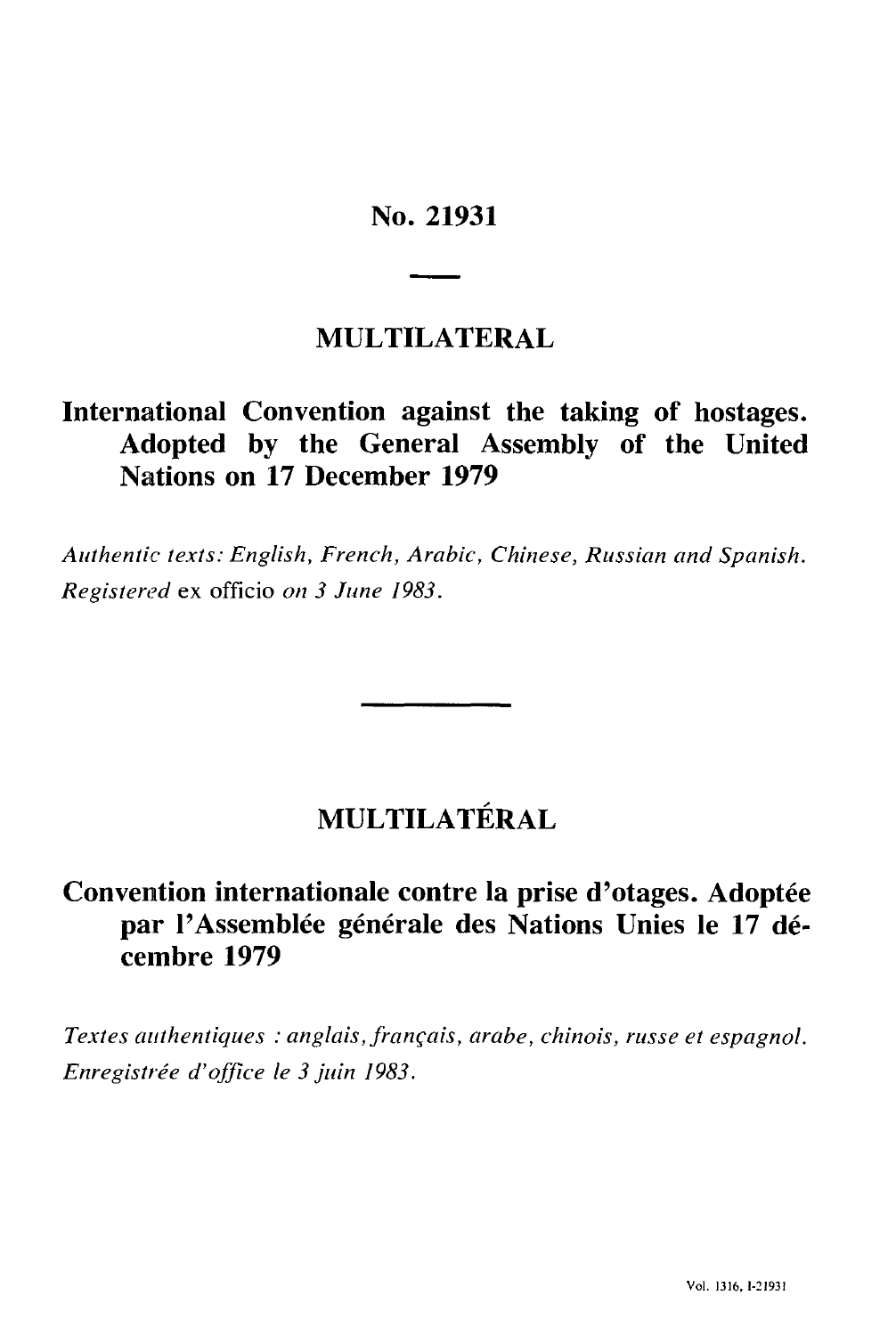### INTERNATIONAL CONVENTION<sup>1</sup> AGAINST THE TAKING OF **HOSTAGES**

The States Parties to this Convention.

Having in mind the purposes and principles of the Charter of the United Nations concerning the maintenance of international peace and security and the promotion of friendly relations and co-operation among States.

Recognizing in particular that everyone has the right to life, liberty and security of person, as set out in the Universal Declaration of Human Rights<sup>2</sup> and the International Covenant on Civil and Political Rights.<sup>3</sup>

Reaffirming the principle of equal rights and self-determination of peoples as enshrined in the Charter of the United Nations and the Declaration on Principles of International Law concerning Friendly Relations and Co-operation among States in accordance with the Charter of the United Nations,<sup>4</sup> as well as in other relevant resolutions of the General Assembly,

Considering that the taking of hostages is an offence of grave concern to the international community and that, in accordance with the provisions of this Convention, any person committing an act of hostage taking shall either be prosecuted or extradited.

Being convinced that it is urgently necessary to develop international cooperation between States in devising and adopting effective measures for the prevention, prosecution and punishment of all acts of taking of hostages as manifestations of international terrorism,

|  |  |  |  |                                                    |  | <sup>1</sup> Came into force on 3 June 1983 in respect of the following States, i.e., on the thirtieth day following the |  |  |  |  |  |
|--|--|--|--|----------------------------------------------------|--|--------------------------------------------------------------------------------------------------------------------------|--|--|--|--|--|
|  |  |  |  |                                                    |  | date of deposit of the twenty-second instrument of ratification or accession with the Secretary-General of the           |  |  |  |  |  |
|  |  |  |  | United Nations, in accordance with article 18 (1): |  |                                                                                                                          |  |  |  |  |  |

|                                                                        | Date of deposit<br>of the instrument |          |                                                                                                                         |                  |        |  |  |  |  |  |
|------------------------------------------------------------------------|--------------------------------------|----------|-------------------------------------------------------------------------------------------------------------------------|------------------|--------|--|--|--|--|--|
|                                                                        | of ratification                      |          |                                                                                                                         |                  |        |  |  |  |  |  |
| State                                                                  | or accession (a)                     |          | <b>State</b>                                                                                                            | or accession (a) |        |  |  |  |  |  |
| Bahamas                                                                | 4 June                               | 1981a    | Lesotho                                                                                                                 | 5 November 1980  |        |  |  |  |  |  |
| Barbados                                                               | 9 March                              | 1981 a   | Mauritius                                                                                                               | 17 October       | 1980   |  |  |  |  |  |
|                                                                        | 31 August                            | 1981 a   | Norway                                                                                                                  | $2$ July         | 1981   |  |  |  |  |  |
| $Chile^* \dots \dots \dots \dots \dots \dots \dots \dots$              | 12 November 1981                     |          | Panama                                                                                                                  | 19 August        | 1982   |  |  |  |  |  |
| Egypt $\ldots \ldots \ldots \ldots \ldots \ldots \ldots$               | 2 October                            | 1981     |                                                                                                                         | 14 October       | 1980   |  |  |  |  |  |
| El Salvador                                                            | 12 February                          | 1981     | Republic of Korea                                                                                                       | 4 May            | 1983 u |  |  |  |  |  |
| (Confirming the reservation                                            |                                      |          | Suriname                                                                                                                | 5 November 1981  |        |  |  |  |  |  |
| in respect of article 16(1) made                                       |                                      |          | Sweden $\ldots \ldots \ldots \ldots \ldots \ldots$                                                                      | 15 January       | 1981   |  |  |  |  |  |
| upon signature.)                                                       |                                      |          | $Triindad$ and $Tobago$                                                                                                 | I April          | 1981 a |  |  |  |  |  |
|                                                                        | 14 April                             | 1983     | United Kingdom of Great Britain                                                                                         |                  |        |  |  |  |  |  |
| Germany, Federal Republic                                              |                                      |          | and Northern Ireland $\dots\dots$                                                                                       | 22 December 1982 |        |  |  |  |  |  |
|                                                                        | 15 December 1980                     |          | (In respect of the United King-                                                                                         |                  |        |  |  |  |  |  |
| (With a declaration of applica-                                        |                                      |          | dom of Great Britain and                                                                                                |                  |        |  |  |  |  |  |
| tion to Berlin (West).)                                                |                                      |          | Northern Ireland<br>and the                                                                                             |                  |        |  |  |  |  |  |
|                                                                        | 11 March                             | 1983     | Territories under the territorial                                                                                       |                  |        |  |  |  |  |  |
|                                                                        | 1 June                               | 1981     | sovereignty of the United                                                                                               |                  |        |  |  |  |  |  |
| Iceland $\ldots \ldots \ldots \ldots \ldots \ldots$                    | 6 July                               | 1981 $u$ | Kingdom.)                                                                                                               |                  |        |  |  |  |  |  |
| Kenya                                                                  | 8 December 1981 $a$                  |          |                                                                                                                         |                  |        |  |  |  |  |  |
| (With a reservation in respect)                                        |                                      |          |                                                                                                                         |                  |        |  |  |  |  |  |
| of article $16(1)$ .)                                                  |                                      |          |                                                                                                                         |                  |        |  |  |  |  |  |
| * See p. 277 for the texts of the declarations made upon ratification. |                                      |          |                                                                                                                         |                  |        |  |  |  |  |  |
| <sup>2</sup> United Nations, <i>Treaty Series</i> , vol. 213, p. 222.  |                                      |          |                                                                                                                         |                  |        |  |  |  |  |  |
| <sup>3</sup> <i>Ibid.</i> , vol. 999, p. 171.                          |                                      |          |                                                                                                                         |                  |        |  |  |  |  |  |
|                                                                        |                                      |          | <sup>4</sup> United Nations, Official Records of the General Assembly, Twenty-fifth Session, Supplement No. 28 (AI8028) |                  |        |  |  |  |  |  |

the General Assembly, Twenty-fifth Session, Supplement No. 28 (A/8028) p. 121.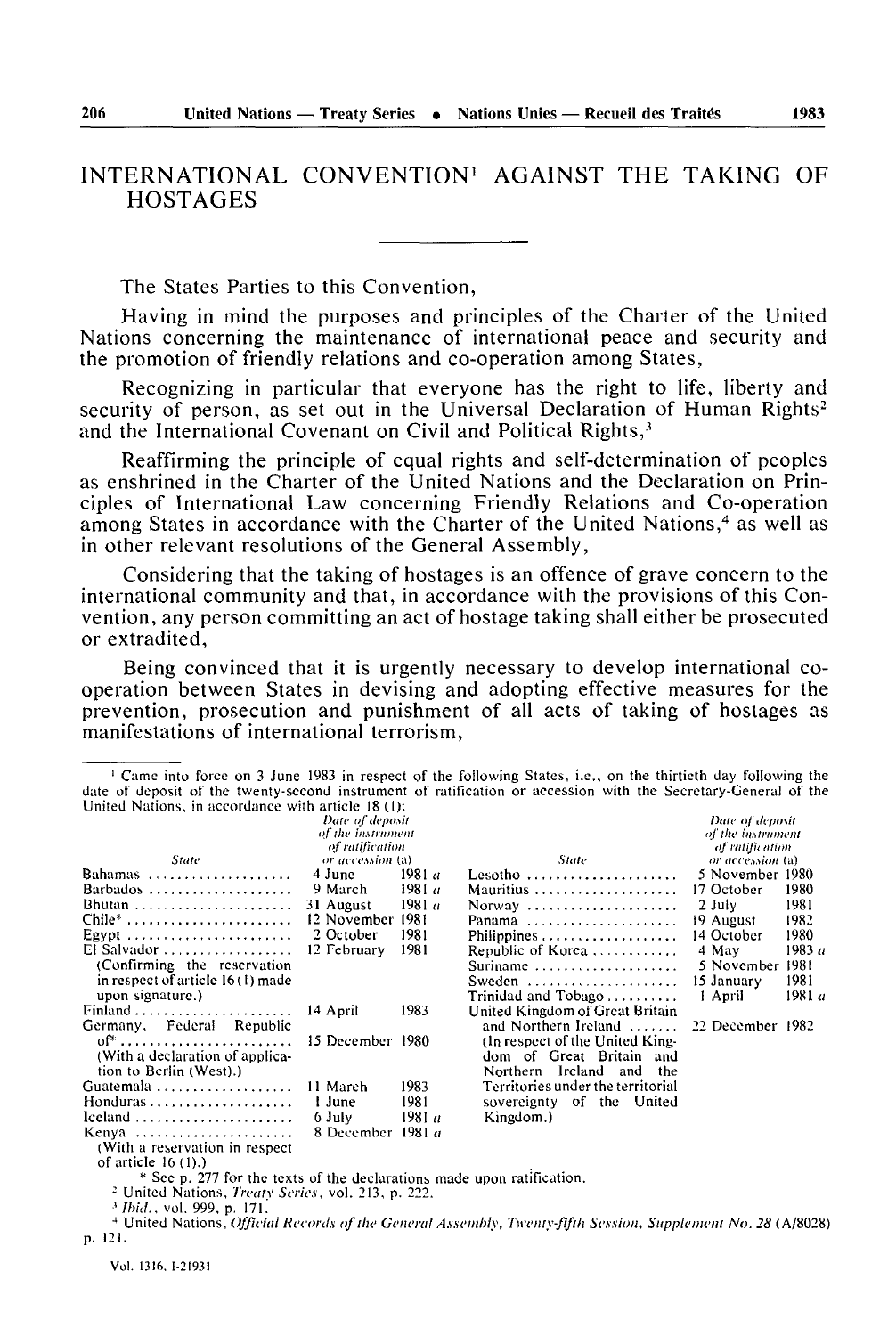Have agreed as follows:

*Article I.* 1. Any person who seizes or detains and threatens to kill, to injure or to continue to detain another person (hereinafter referred to as the "hostage") in order to compel a third party, namely, a State, an international intergovernmental organization, a natural or juridical person, or a group of persons, to do or abstain from doing any act as an explicit or implicit condition for the release of the hostage commits the offence of taking of hostages ("hostagetaking") within the meaning of this Convention.

- 2. Any person who:
- *(a)* Attempts to commit an act of hostage-taking, or
- *(b)* Participates as an accomplice of anyone who commits or attempts to commit an act of hostage-taking

likewise commits an offence for the purposes of this Convention.

*Article 2.* Each State Party shall make the offences set forth in article 1 punishable by appropriate penalties which take into account the grave nature of those offences.

*Article 3.* 1. The State Party in the territory of which the hostage is held by the offender shall take all measures it considers appropriate to ease the situa tion of the hostage, in particular, to secure his release and, after his release, to facilitate, when relevant, his departure.

If any object which the offender has obtained as a result of the taking of hostages comes into the custody of a State Party, that State Party shall return it as soon as possible to the hostage or the third party referred to in article 1, as the case may be, or to the appropriate authorities thereof.

*Article 4.* States Parties shall co-operate in the prevention of the offences set forth in article 1, particularly by:

- *(a)* Taking all practicable measures to prevent preparations in their respective territories for the commission of those offences within or outside their territories, including measures to prohibit in their territories illegal activities of persons, groups and organizations that encourage, instigate, organize or engage in the perpetration of acts of taking of hostages;
- *(b)* Exchanging information and co-ordinating the taking of administrative and other measures as appropriate to prevent the commission of those offences.

*Article 5.* 1. Each State Party shall take such measures as may be neces sary to establish its jurisdiction over any of the offences set forth in article 1 which are committed:

- $(a)$  In its territory or on board a ship or aircraft registered in that State;
- *(b)* By any of its nationals or, if that State considers it appropriate, by those stateless persons who have their habitual residence in its territory;
- (r) In order to compel that State to do or abstain from doing any act; or
- *(d)* With respect to a hostage who is a national of that State, if that State considers it appropriate.

2. Each State Party shall likewise take such measures as may be necessary to establish its jurisdiction over the offences set forth in article 1 in cases where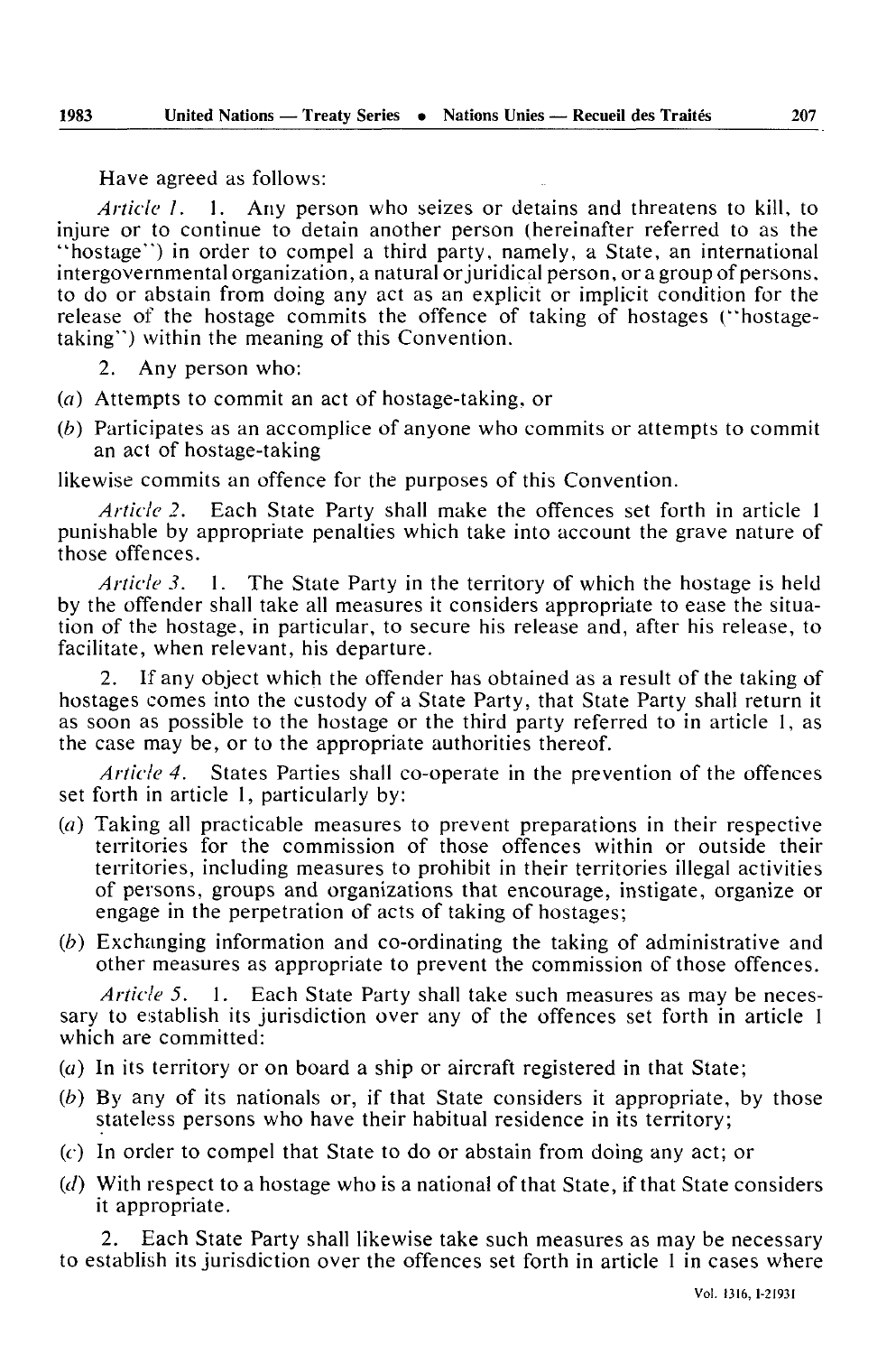the alleged offender is present in its territory and it does not extradite him to any of the States mentioned in paragraph 1 of this article.

3. This Convention does not exclude any criminal jurisdiction exercised in accordance with internal law.

*Article 6.* 1. Upon being satisfied that the circumstances so warrant, any State Party in the territory of which the alleged offender is present shall, in accord ance with its laws, take him into custody or take other measures to ensure his presence for such time as is necessary to enable any criminal or extradition proceedings to be instituted. That State Party shall immediately make a pre liminary inquiry into the facts.

2. The custody or other measures referred to in paragraph 1 of this article shall be notified without delay directly or through the Secretary-General of the United Nations to:

- *(a)* The State where the offence was committed;
- *(b)* The State against which compulsion has been directed or attempted;
- $(c)$  The State of which the natural or juridical person against whom compulsion has been directed or attempted is a national;
- $(d)$  The State of which the hostage is a national or in the territory of which he has his habitual residence;
- *(e)* The State of which the alleged offender is a national or, if he is a stateless person, in the territory of which he has his habitual residence;
- (/) The international intergovernmental organization against which compulsion has been directed or attempted;
- *(g)* All other States concerned.

3. Any person regarding whom the measures referred to in paragraph 1 of this article are being taken shall be entitled:

- *(a)* To communicate without delay with the nearest appropriate representative of the State of which he is a national or which is otherwise entitled to establish such communication or, if he is a stateless person, the Slate in the territory of which he has his habitual residence;
- *(b)* To be visited by a representative of that State.

4. The rights referred to in paragraph 3 of this article shall be exercised in conformity with the laws and regulations of the State in the territory of which the alleged offender is present subject to the proviso, however, that the said laws and regulations must enable full effect to be given to the purposes for which the rights accorded under paragraph 3 of this article are intended.

5. The provisions of paragraphs 3 and 4 of this article shall be without prejudice to the right of any State Party having a claim to jurisdiction in accord ance with paragraph 1 *(b)* of article 5 to invite the International Committee of the Red Cross to communicate with and visit the alleged offender.

6. The State which makes the preliminary inquiry contemplated in para graph 1 of this article shall promptly report its findings to the States or organ ization referred to in paragraph 2 of this article and indicate whether it intends to exercise jurisdiction.

Vol. 1316, 1-21931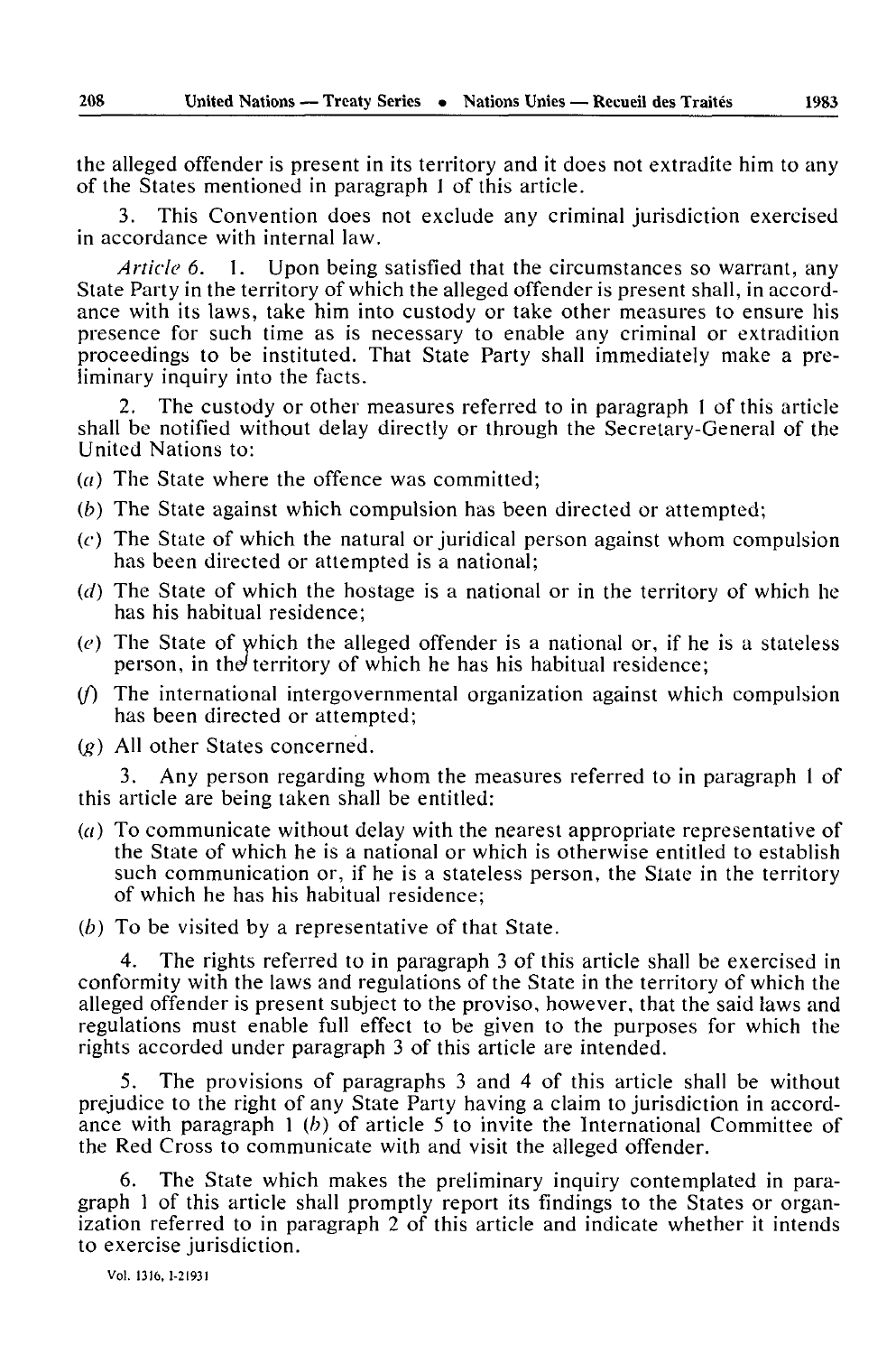*Article 7.* The State Party where the alleged offender is prosecuted shall in accordance with its laws communicate the final outcome of the proceedings to the Secretary-General of the United Nations, who shall transmit the information to the other States concerned and the international intergovernmental organizations concerned.

*Article 8.* 1. The State Party in the territory of which the alleged offender is found shall, if it does not extradite him, be obliged, without exception what soever and whether or not the offence was committed in its territory, to submit the case to its competent authorities for the purpose of prosecution, through proceedings in accordance with the laws of that State. Those authorities shall take their decision in the same manner as in the case of any ordinary offence of a grave nature under the law of that State.

2. Any person regarding whom proceedings are being carried out in con nexion with any of the offences set forth in article 1 shall be guaranteed fair treatment at all stages of the proceedings, including enjoyment of all the rights and guarantees provided by the law of the State in the territory of which he is present.

*Article 9,* 1. A request for the extradition of an alleged offender, pursuant to this Convention, shall not be granted if the requested State Party has sub stantial grounds for believing:

- *(a)* That the request for extradition for an offence set forth in article 1 has been made for the purpose of prosecuting or punishing a person on account of his race, religion, nationality, ethnic origin or political opinion; or
- *(b)* That the person's position may be prejudiced:
	- (i) For any of the reasons mentioned in subparagraph *(a)* of this para graph, or
	- (ii) For the reason that communication with him by the appropriate author ities of the State entitled to exercise rights of protection cannot be effected.

2. With respect to the offences as defined in this Convention, the provisions of all extradition treaties and arrangements applicable between States Parties are modified as between States Parties to the extent that they are incompatible with this Convention.

*Article 10.* 1. The offences set forth in article 1 shall be deemed to be included as extraditable offences in any extradition treaty existing between States Parties. States Parties undertake to include such offences as extraditable offences in every extradition treaty to be concluded between them.

2. If a State Party which makes extradition conditional on the existence of a treaty receives a request for extradition from another State Party with which it has no extradition treaty, the requested State may at its option consider this Convention as the legal basis for extradition in respect of the offences set forth in article 1. Extradition shall be subject to the other conditions provided by the law of the requested State.

3. States Parties which do not make extradition conditional on the existence of a treaty shall recognize the offences set forth in article 1 as extraditable offences between themselves subject to the conditions provided by the law of the requested State.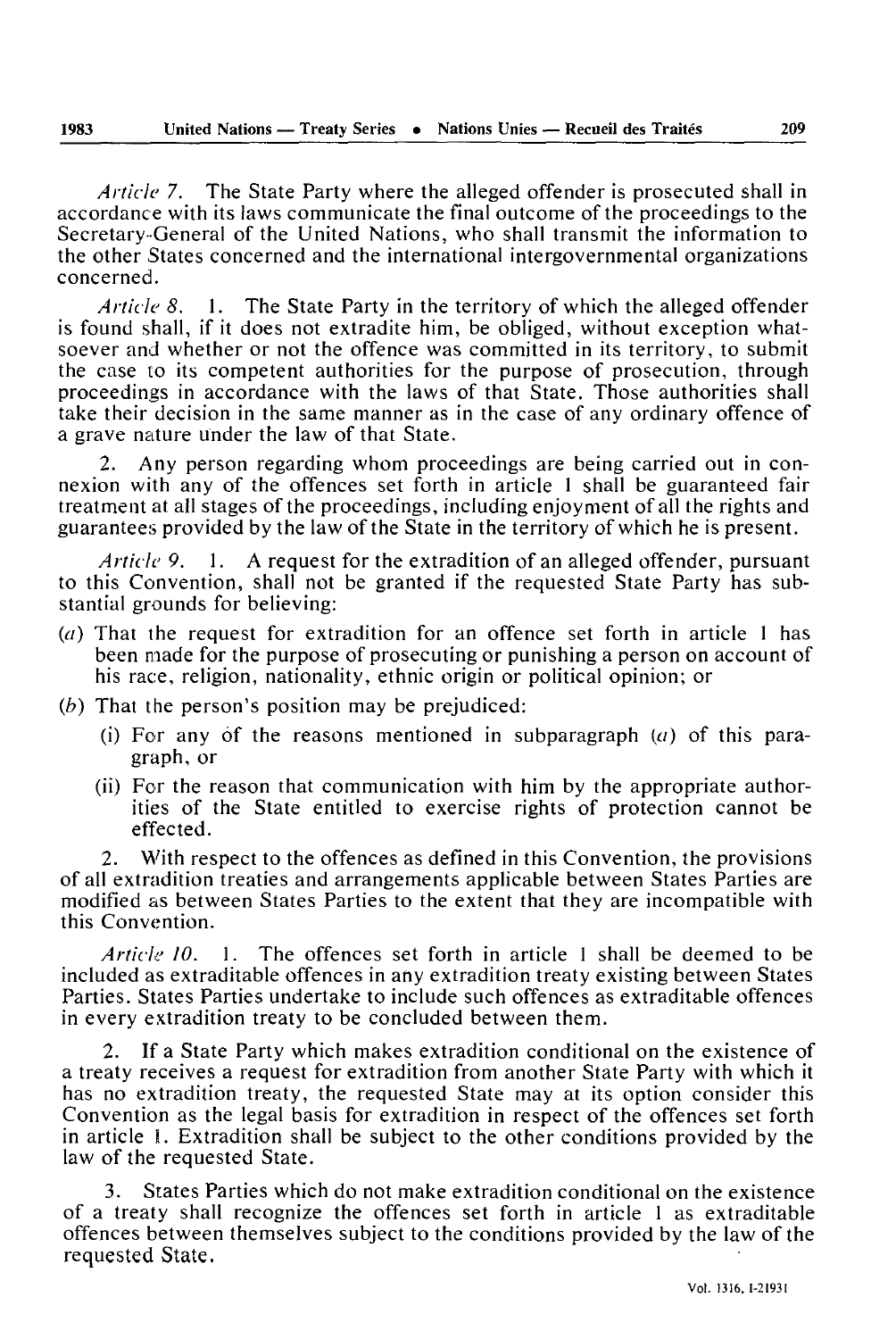4. The offences set forth in article 1 shall be treated, for the purpose of extradition between States Parties, as if they had been committed not only in the place in which they occurred but also in the territories of the States required to establish their jurisdiction in accordance with paragraph 1 of article 5.

*Article II.* 1. States Parties shall afford one another the greatest measure of assistance in connexion with criminal proceedings brought in respect of the offences set forth in article 1, including the supply of all evidence at their disposal necessary for the proceedings.

2. The provisions of paragraph 1 of this article shall not affect obligations concerning mutual judicial assistance embodied in any other treaty.

*Article 12.* In so far as the Geneva Conventions of 1949 for the protection of war victims' or the Protocols Additional to those Conventions2 are applicable to a particular act of hostage-taking, and in so far as States Parties to this Conven tion are bound under those conventions to prosecute or hand over the hostagetaker, the present Convention shall not apply to an act of hostage-taking com mitted in the course of armed conflicts as defined in the Geneva Conventions of 1949 and the Protocols thereto, including armed conflicts mentioned in article 1, paragraph 4, of Additional Protocol I of 1977, in which peoples are fighting against colonial domination and alien occupation and against racist régimes in the exercise of their right of self-determination, as enshrined in the Charter of the United Nations and the Declaration on Principles of International Law concerning Friendly Relations and Co-operation among States in accordance with the Charter of the United Nations.

*Article 13.* This Convention shall not apply where the offence is committed within a single State, the hostage and the alleged offender are nationals of that State and the alleged offender is found in the territory of that State.

*Article 14.* Nothing in this Convention shall be construed as justifying the violation of the territorial integrity or political independence of a State in contra vention of the Charter of the United Nations.

*Article 15.* The provisions of this Convention shall not affect the applica tion of the Treaties on Asylum, in force at the date of the adoption of this Con vention, as between the States which are parties to those Treaties; but a State Party to this Convention may not invoke those Treaties with respect to another State Party to this Convention which is not a party to those treaties.

*Article 16.* 1. Any dispute between two or more States Parties concerning the interpretation or application of this Convention which is not settled by negotiation shall, at the request of one of them, be submitted to arbitration. If within six months from the date of the request for arbitration the parties are unable to agree on the organization of the arbitration, any one of those parties may refer the dispute to the International Court of Justice by request in conformity with the Statute of the Court.

2. Each State may at the time of signature or ratification of this Convention or accession thereto declare that it does not consider itself bound by paragraph 1 of this article. The other States Parties shall not be bound by paragraph 1 of this article with respect to any State Party which has made such a reservation.

<sup>1</sup> United Nations, *Treaty Series,* vol. 75, p. 31, 85, 135 and 287.

*<sup>2</sup> Ibid.,* vol. 1125, pp. 3 and 609.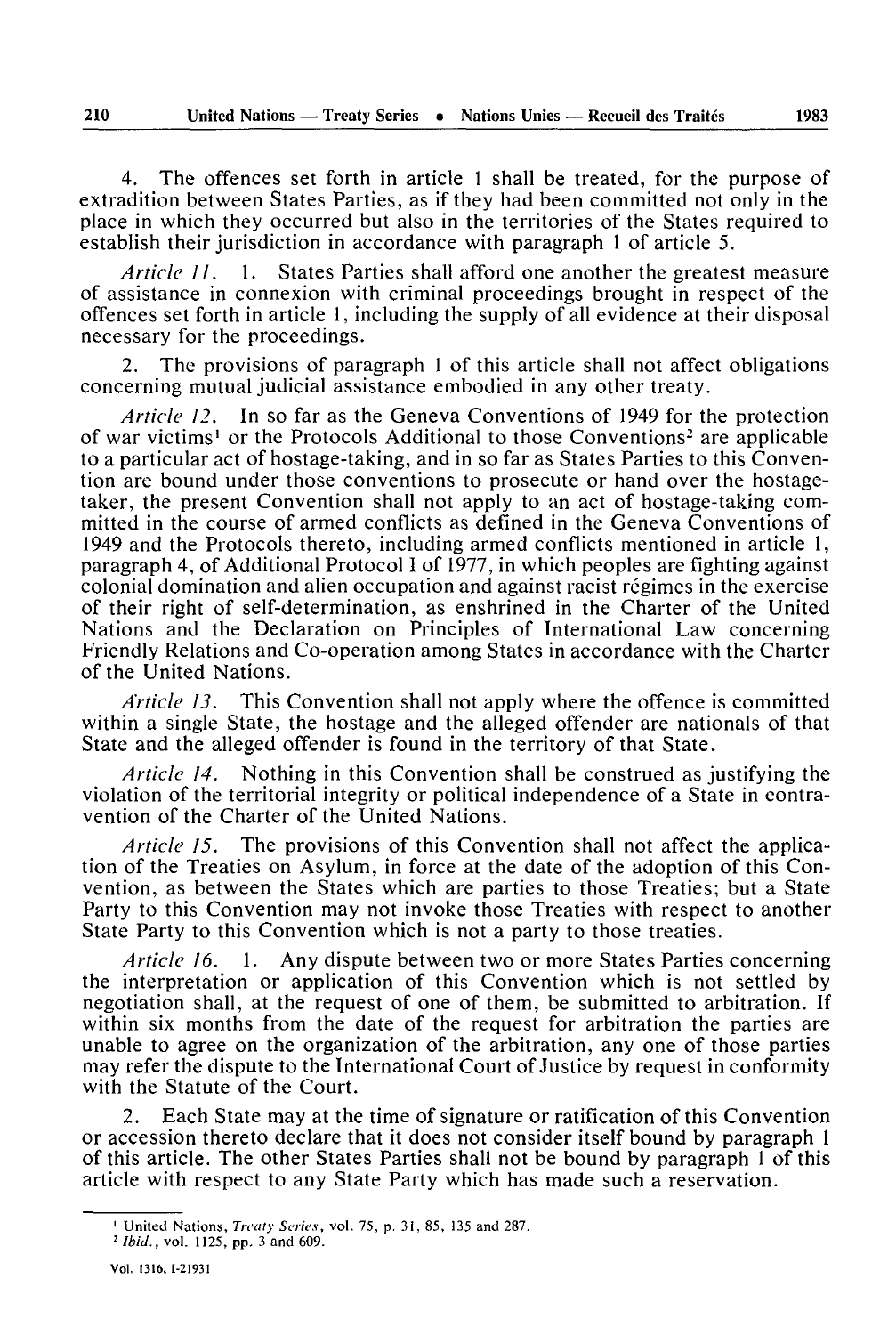3. Any State Party which has made a reservation in accordance with para graph 2 of this article may at any time withdraw that reservation by notification to the Secretary-General of the United Nations.

*Article 17.* 1. This Convention is open for signature by all States until 31 December 1980 at United Nations Headquarters in New York.

2. This Convention is subject to ratification. The instruments of ratification shall be deposited with the Secretary-General of the United Nations.

3. This Convention is open for accession by any State. The instruments of accession shall be deposited with the Secretary-General of the United Nations.

*Article 18.* 1. This Convention shall enter into force on the thirtieth day following the date of deposit of the twenty-second instrument of ratification or accession with the Secretary-General of the United Nations.

2. For each State ratifying or acceding to the Convention after the deposit of the twenty-second instrument of ratification or accession, the Convention shall enter into force on the thirtieth day after deposit by such State of its instrument of ratification or accession.

*Article 19.* 1. Any State Party may denounce this Convention by written notification to the Secretary-General of the United Nations.

2. Denunciation shall take effect one year following the date on which notification is received by the Secretary-General of the United Nations.

*Article 20.* The original of this Convention, of which the Arabic, Chinese, English, French, Russian and Spanish texts are equally authentic, shall be deposited with the Secretary-General of the United Nations, who shall send certified copies thereof to all States.

IN WITNESS WHEREOF, the undersigned, being duly authorized thereto by their respective Governments, have signed this Convention, opened for signature at New York on 18 December 1979.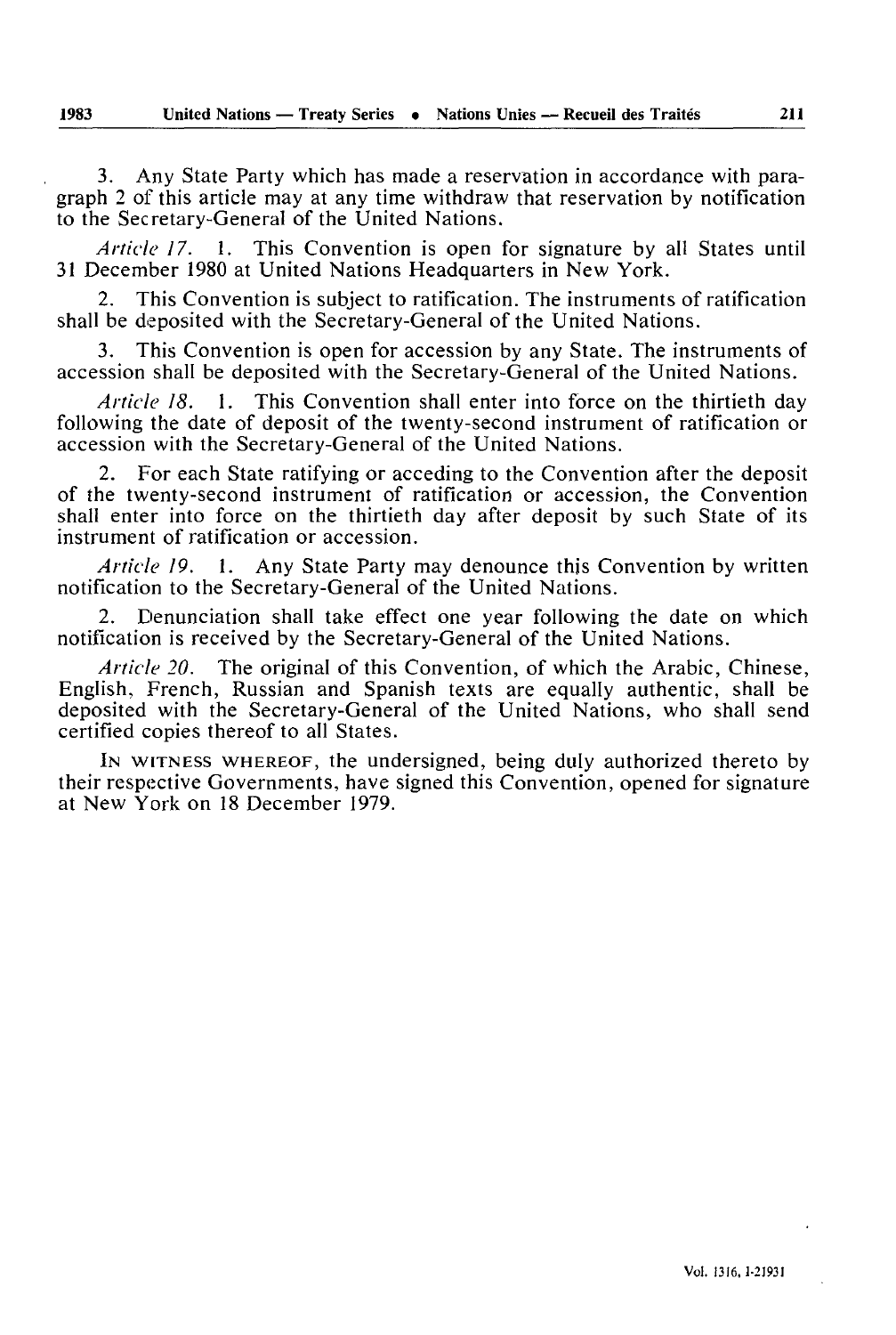代表阿富汗: От имени Афганистана: En nombre del Afganistán:

In the name of Albania: Au nom de l'Albanie : باسم البانيسيا :

代表阿尔巴尼亚: От имени Албании: En nombre de Albania:

In the name of Algeria: Au nom de l'Algérie : باسم الجزائر و

代表阿尔及利亚: От имени Алжира: En nombre de Argelia:

In the name of Angola: Au nom de l'Angola :

代表安哥拉: От имени Анголы: En nombre de Angola:

In the name of Argentina: Au nom de l'Argentine : بآسم الأرجنتسين :

代表 阿 恨廷: От имени Аргентины: En nombre de la Argentina:

In the name of Australia: Au nom de l'Australie : باسم استراليا :

代表澳大利亚: От имени Австралии: En nombre de Australia:

Vol. 1316, 1-21931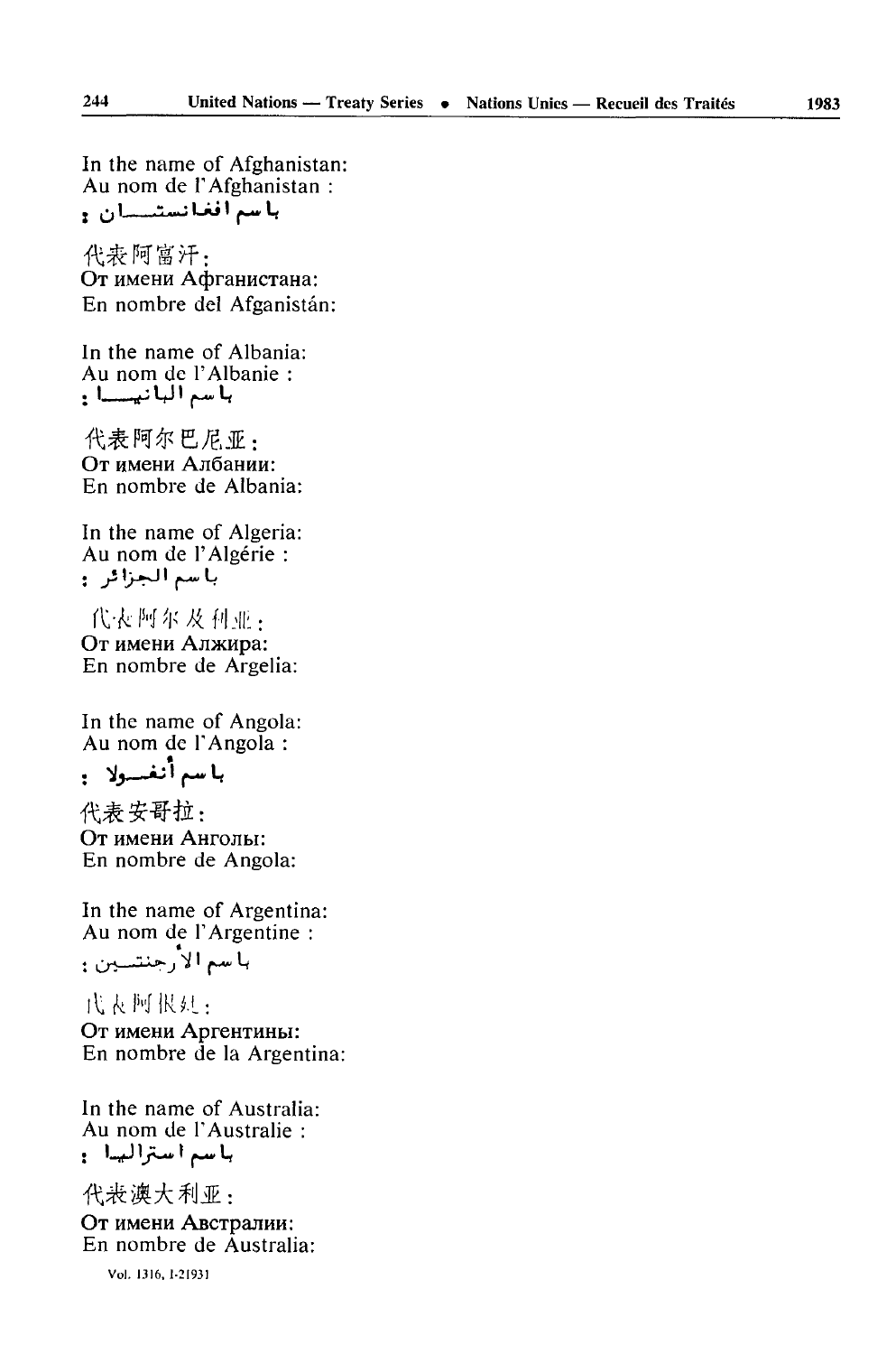In the name of Austria: Au nom de l'Autriche : باسم النمسال

代表要地利:

От имени Австрии: En nombre de Âustria:

#### **WILLIBALD PAHR**  $3 - 10 - 1980$ <sup>1</sup>

In the name of Bahamas: Au nom des Bahamas: باسم البنها ما ...

代表巴哈马: От имени Багамских островов: En nombre de las Bahamas:

In the name of Bahrain: Au nom de Bahreïn : باسم البمريسن :

代表巴林: От имени Бахрейна: En nombre de Bahrein:

In the name of Bangladesh: Au nom du Bangladesh : با سم بنغلا با پيش:

代表孟加拉国: От имени Бангладеш: En nombre de Bangladesh:

In the name of Barbados: Au nom de la Barbade : با سم بربت! د وس و

代表巴巴多斯: От имени Барбадоса: En nombre de Barbados:

<sup>1</sup> 3 October 1980 - 3 octobre 1980.

and subsequently demand on the concentration

.<br>Lighters for a collection office

**Carl County** 

 $\label{eq:1} \mathbf{A}^{\dagger}(\mathbf{x}) = \mathbf{B}^{\dagger}(\mathbf{x}) \mathbf{B}^{\dagger}(\mathbf{x})^{\dagger} \mathbf{A}^{\dagger}(\mathbf{x}) = \mathbf{A}^{\dagger}(\mathbf{x})$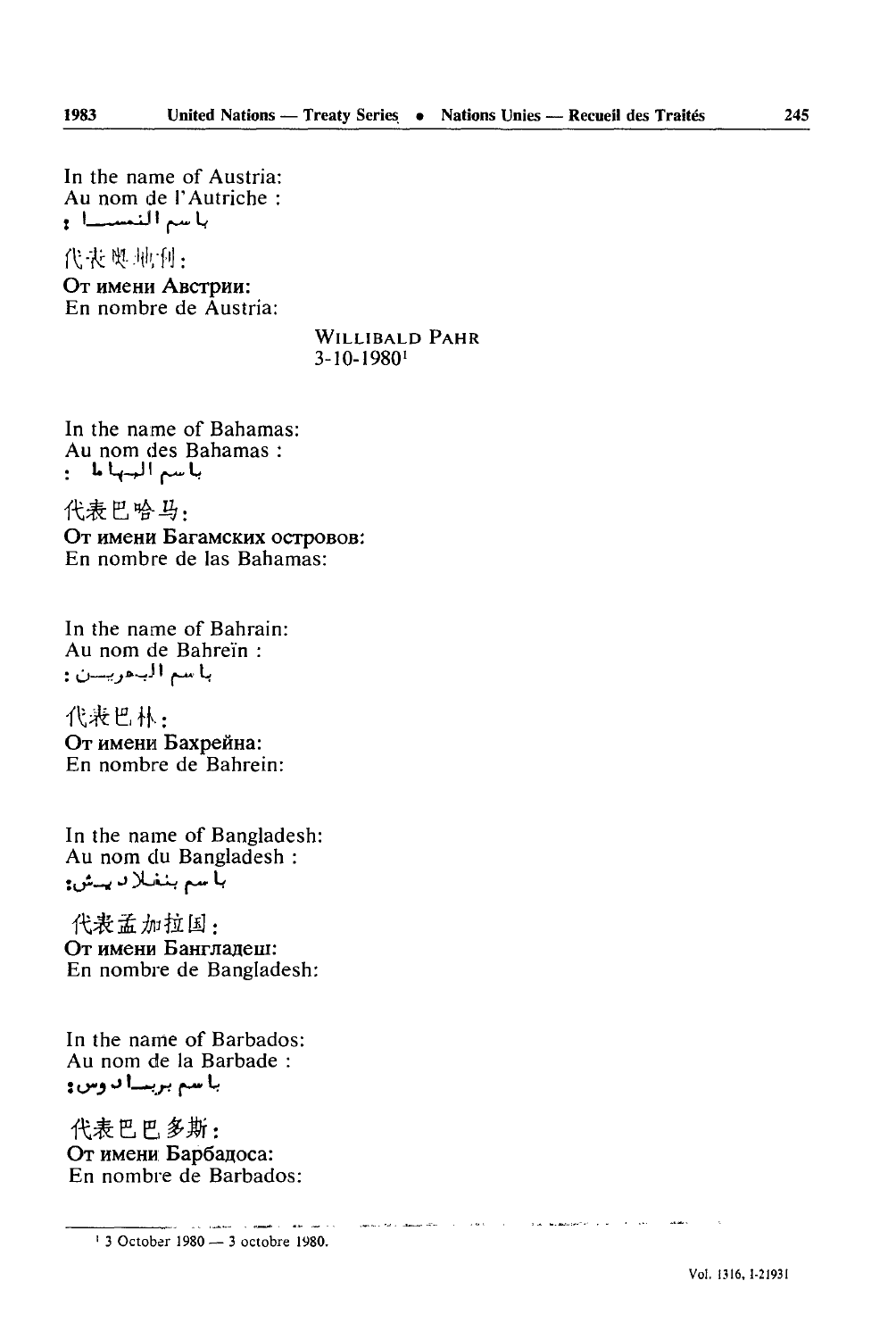In the name of Belgium: Au nom de la Belgique : باسم بلجيكا :

代表比利时, От имени Бельгии: En nombre de Bélgica:

> G. ELLIOTT 3 janvier 1980

In the name of Benin: Au nom du Bénin : با سم بـــنن و

代表贝宁: От имени Бенина: En nombre de Bénin:

In the name of Bhutan: Au nom du Bhoutan : با سم بوتسان:

代表不丹: От имени Бутана: En nombre de Bhutan:

In the name of Bolivia: Au nom de la Bolivie :

代表玻利维亚, От имени Боливии: En nombre de Bolivia:

> SERGIO PALACIOS DE Vizzio Nueva York, 25 de marzo de 19801

In the name of Botswana: Au nom du Botswana : **f \*M^ '4-MA—^-> f\*\*UV V**

代表博茨瓦纳: От имени Ботсваны: En nombre de Botswana:

1 New York, 25 March 1980 — New York, 25 mars 1980.

Vol. 1316.1-21931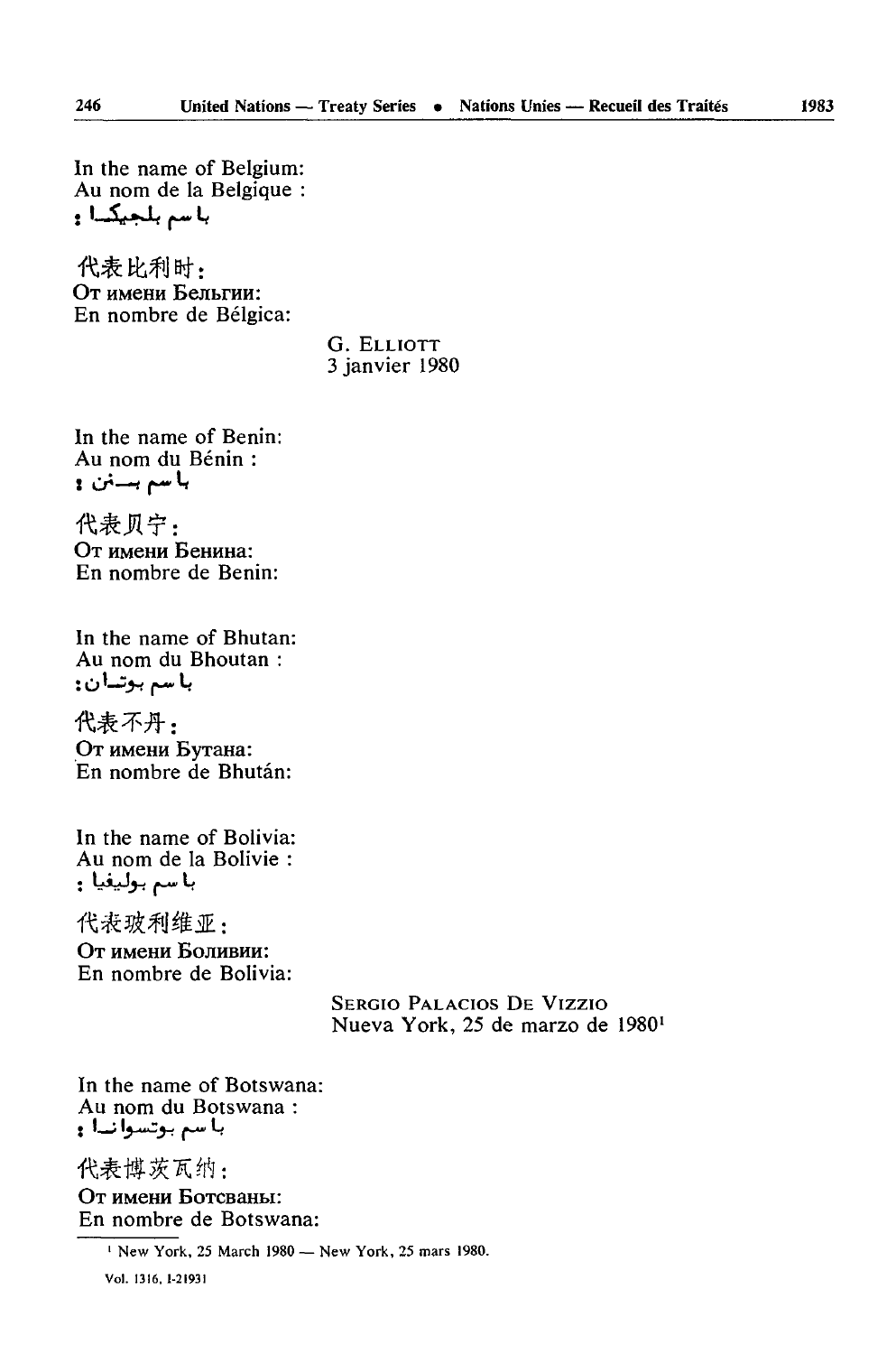In the name of Brazil: Au nom du Brésil : با سم البرازيال:

代表巴西: От имени Бразилии: En nombre del Brasil:

In the name of Bulgaria: Au nom de la Bulgarie : باسم بلغاريا!:

代表保加利亚: От имени Болгарии: En nombre de Bulgaria:

In the name of Burma: Au nom de la Birmanie : با سم بورمسا :

代表缅甸, От имени Бирмы: En nombre de Birmania:

In the name of Burundi: Au nom du Burundi : با سم بوروند ی ۔

代表布隆迪: От имени Бурунди:<br>En nombre de Burundi:

In the name of the Byelorussian Soviet Socialist Republic: Au nom de la République socialiste soviétique de Biélorussie : باسم جسورية بييلوروسيا ألاشتراكية السوفياتياة و

代表白俄罗斯苏维埃社会主义共和国:

От имени Белорусской Советской Социалистической Республики: En nombre de la República Socialista Soviética de Bielorrusia:

Vol. 1316, 1-21931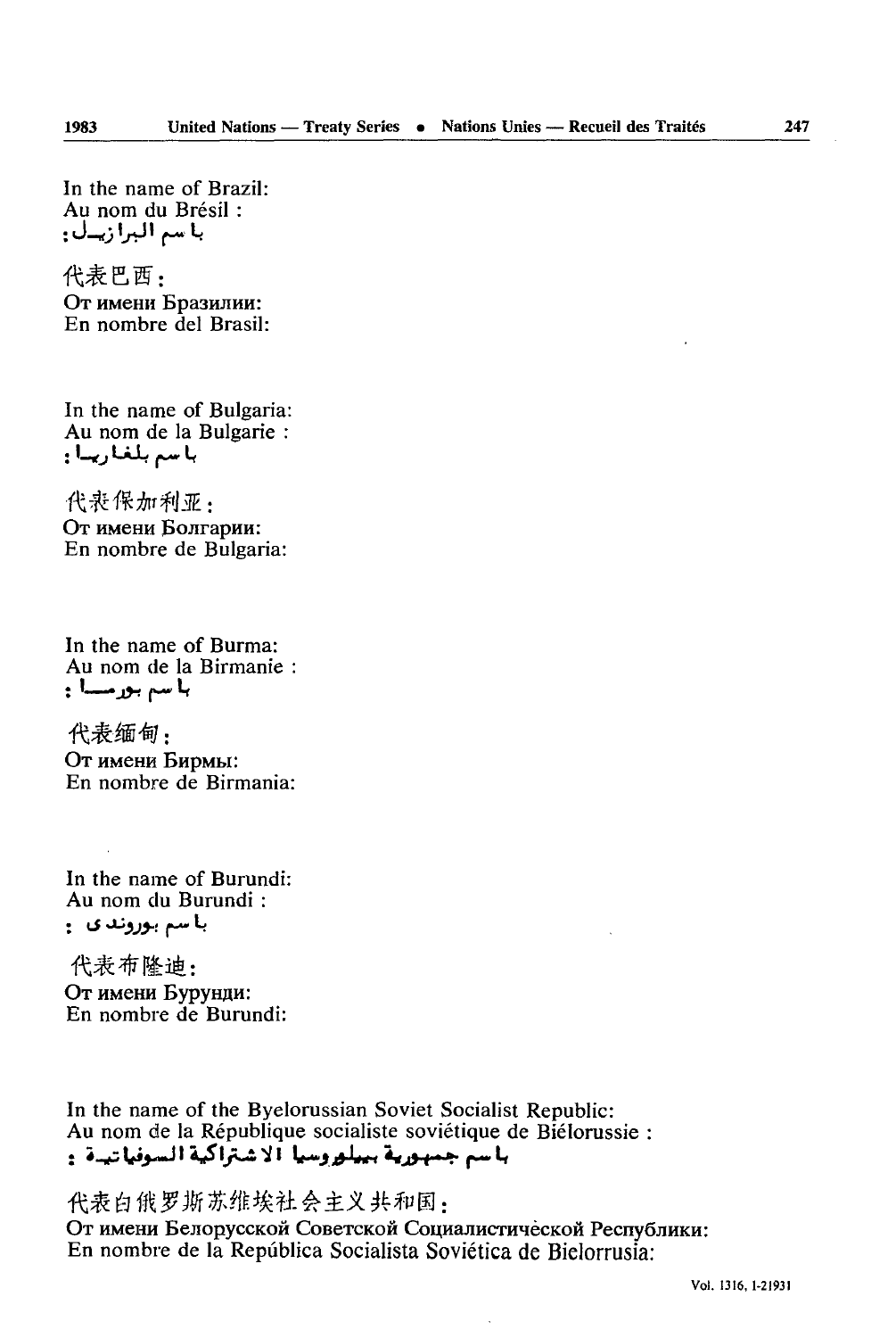In the name of Canada: Au nom du Canada : باسم كتــــدا :

代表加拿大, От имени Каналы: En nombre del Canadá:

> W. H. BARTON 18 February 1980

In the name of Cape Verde: Au nom du Cap-Vert : باسم الرأس الأخضر و

代表佛得角: От имени Островов Зеленого Мыса: En nombre de Cabo Verde:

In the name of the Central African Republic: Au nom de la République centrafricaine :

باسم جمهورية افريقيا الوسطى و

代表中非共和国: От имени Центральноафриканской Республики: En nombre de la República Centroafricana:

In the name of Chad: Au nom du Tchad: باسم تشداد و

代表乍得: От имени Чала: En nombre del Chad:

In the name of Chile: Au nom du Chili : باسم شسيلي :

代表智利: От имени Чили: En nombre de Chile:

> **ALFREDO CANALES MÁRQUEZ** Jan. 3.80

248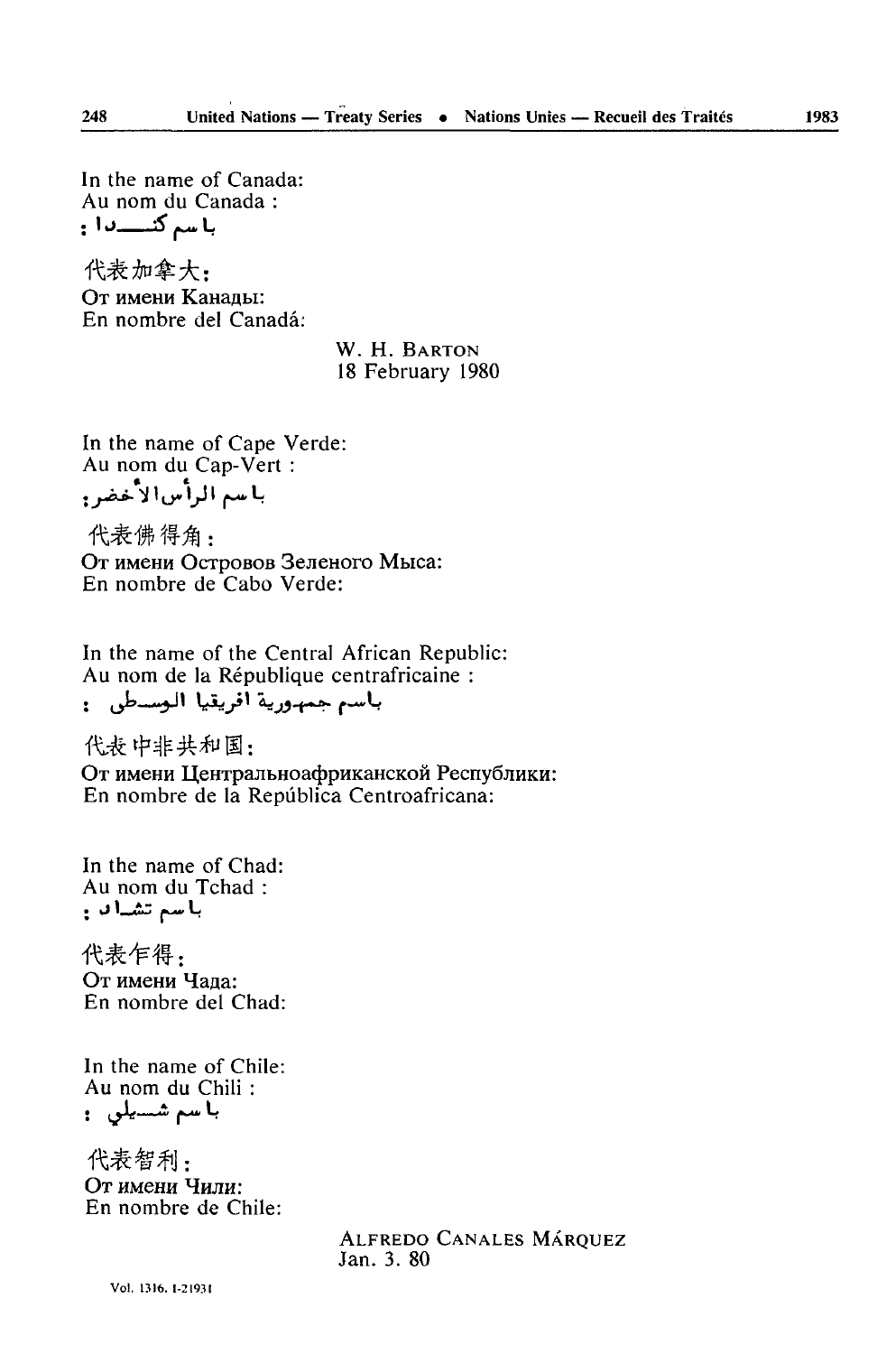In the name of China: Au nom de la Chine :

代表中国: Oт имени Китая<sup>.</sup> En nombre de China:

In the name of Colombia: Au nom de la Colombie : با سم كولومبيسسا .

代表哥伦比亚: От имени Колумбии: En nombre de Colombia:

In the name of the Comoros: Au nom des Comores :

代表科摩罗:

**OT HM6HH KOMOpCKHX OCTpOBOB:** En nombre de las Comoras:

In the name of the Congo: Au nom du Congo :

*'.s* — «jjiJl ^-.L

代表刚果: От имени Конго: En nombre del Congo:

In the name of Costa Rica: Au nom du Costa Rica : با سم كوستاريكسا :

代表哥斯达黎加, От имени Коста-Рики: En nombre de Costa Rica:

In the name of Cuba: Au nom de Cuba : با سم کویسا و

代表古巴: От имени Кубы: En nombre de Cuba: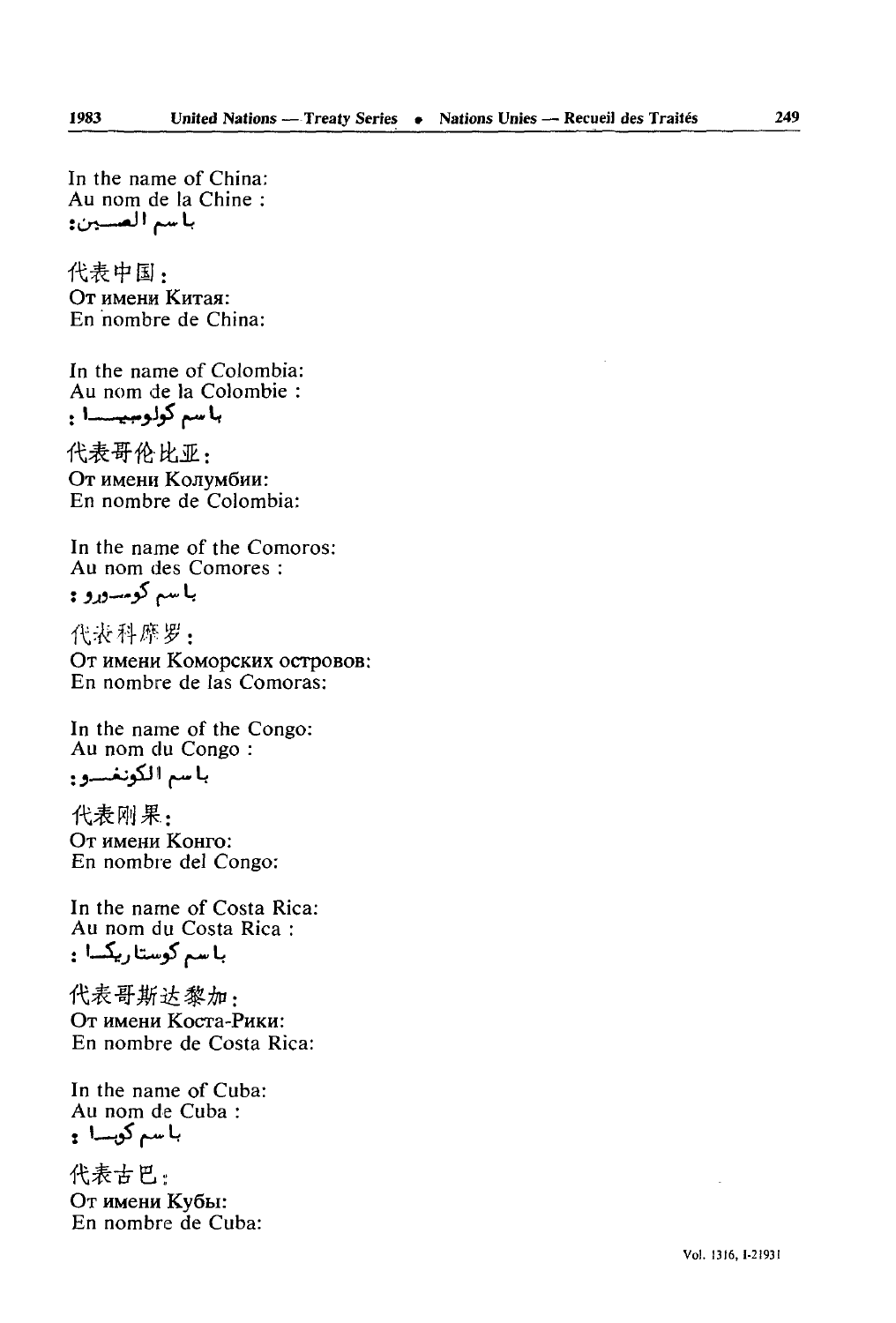代表寒浦路斯: От имени Кипра: En nombre de Chipre:

In the name of Czechoslovakia: Au nom de la Tchécoslovaquie

代表捷克斯洛伐克: От имени Чехословакии: En nombre de Checoslovaquia:

In the name of Democratic Kampuchea: Au nom du Kampuchea démocratique :

代表民主柬埔寨, От имени Демократической Кампучии: En nombre de Kampuchea Democrâtica:

In the name of the Democratic People's Republic of Korea: Au nom de la République populaire démocratique de Corée باسم جمهورية كوريسيا الشعبيسة الديمقراطيسية .

代表朝鲜民主主义人民共和国: От имени Корейской Народно-Демократической Республики: En nombre de la Repûblica Popular Democrâtica de Corea:

In the name of Democratic Yemen: Au nom du Yemen démocratique :

代表民主也门: От имени Демократического Йемена: En nombre del Yemen Democrâtico:

In the name of Denmark: Au nom du Danemark :

代表丹麦: От имени Дании: En nombre de Dinamarca:

**Vol. 1316. 1-21931**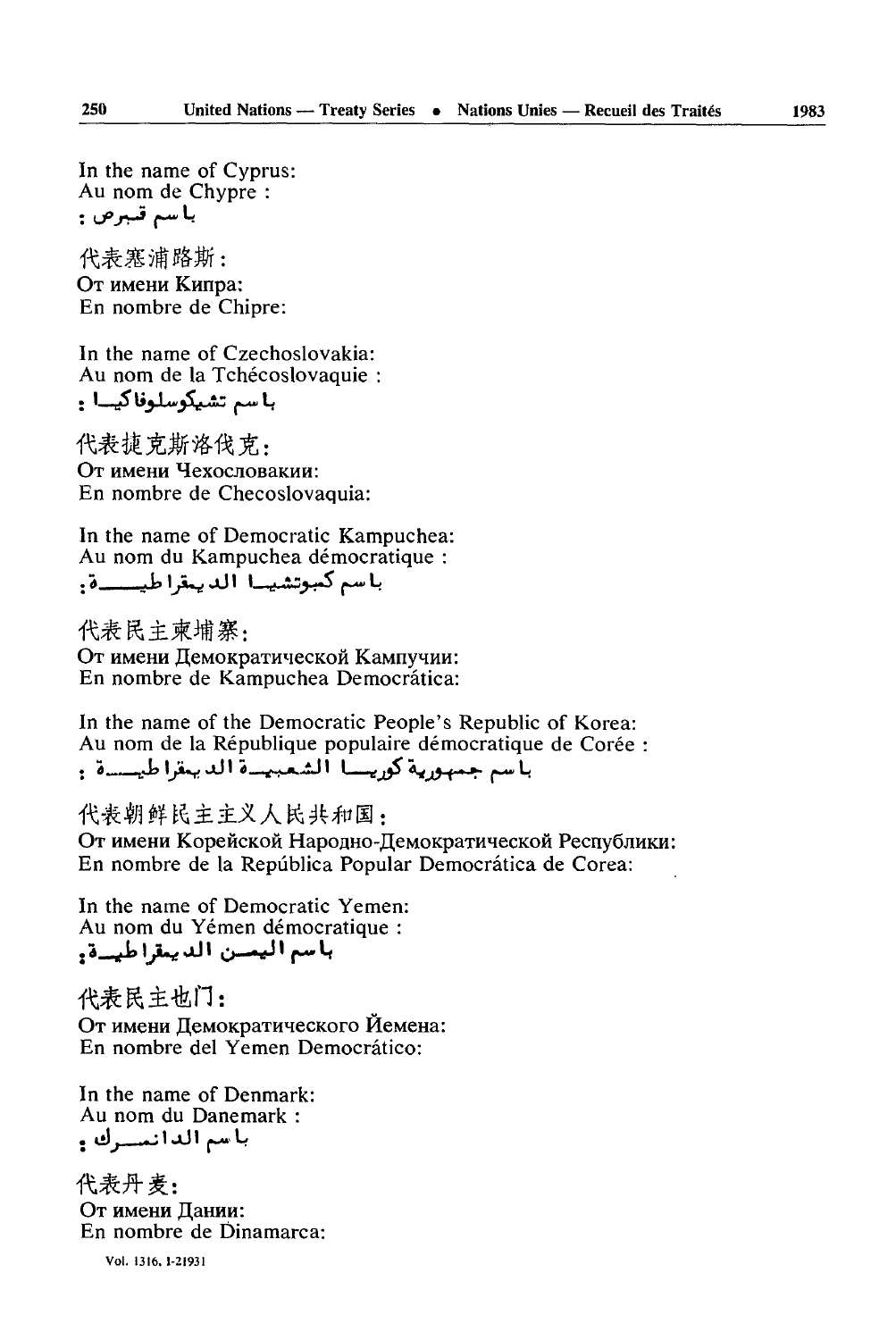In the name of Djibouti: Au nom de Djibouti :

代表吉布提: От имени Джибути: En nombre de Djibouti:

In the name of Dominica: Au nom de la Dominique

代表多米尼加: От имени Доминики: En nombre de Dominica:

In the name of the Dominican Republic: Au nom de la République Dominicaine : باسم الجسورية الدومينيكيدة و

代表多米尼加共和国: От имени Доминиканской Республики: En nombre de la Repûblica Dominicana:

> **R. MOLINA MORILLO** August 12, 1980

In the name of Ecuador: Au nom de l'Equateur : با سم اکسوا به ور :

代表厄瓜 多尔: От имени Эквадора: En nombre del Ecuador:

In the name of Egypt: Au nom de l'Egypte : باسم مصبر و

代表埃及: От имени Египта: En nombre de Egipto:

> ESMAT ABDEL MEGUID 18th December 1980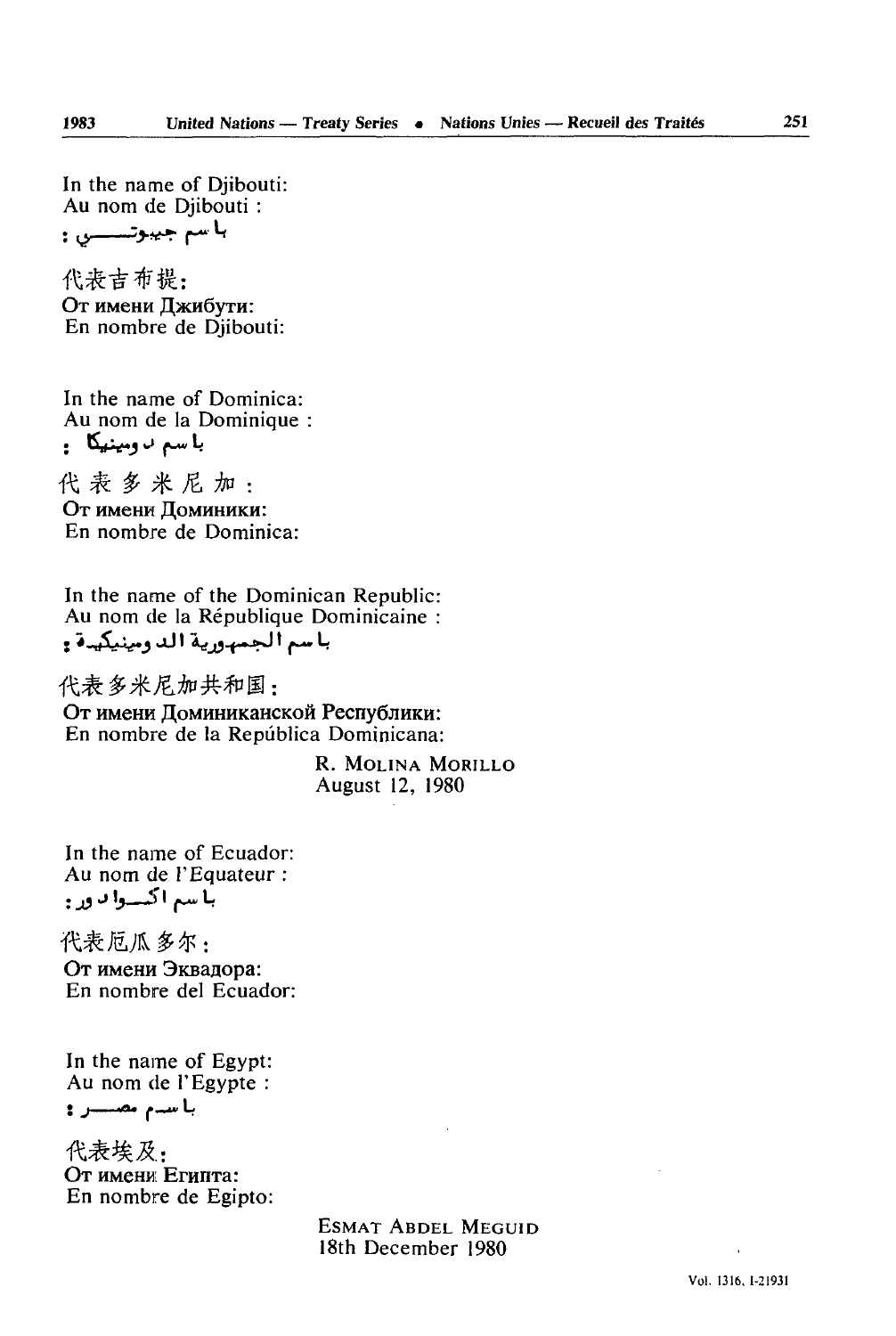In the name of El Salvador: Au nom d'El Salvador : باسم السلفادور:

代表萨尔瓦多: От имени Сальвадора: En nombre de El Salvador:

> **M. ROSALES RIVERA** Junio 10 de 1980<sup>1</sup>

In the name of Equatorial Guinea: Au nom de la Guinée équatoriale : بأسم غينيسا الاستوائيسة و

代表赤道几内亚: От имени Экваториальной Гвинеи: En nombre de Guinea Ecuatorial:

In the name of Ethiopia: Au nom de l'Ethiopie : 

代表埃塞俄比亚: От имени Эфиопии: En nombre de Etiopía:

In the name of Fiji: Au nom de Fidii: باسم فيجسس ۽

代表 斐济: От имени Филжи: En nombre de Fiii:

In the name of Finland: Au nom de la Finlande : باسم فنلنسسادا و

代表芬兰:

От имени Финляндии: En nombre de Finlandia:

> **ILKA PASTINEN** Oct. 29th 1980

<sup>&</sup>lt;sup>1</sup> 10 June 1980 - 10 juin 1980.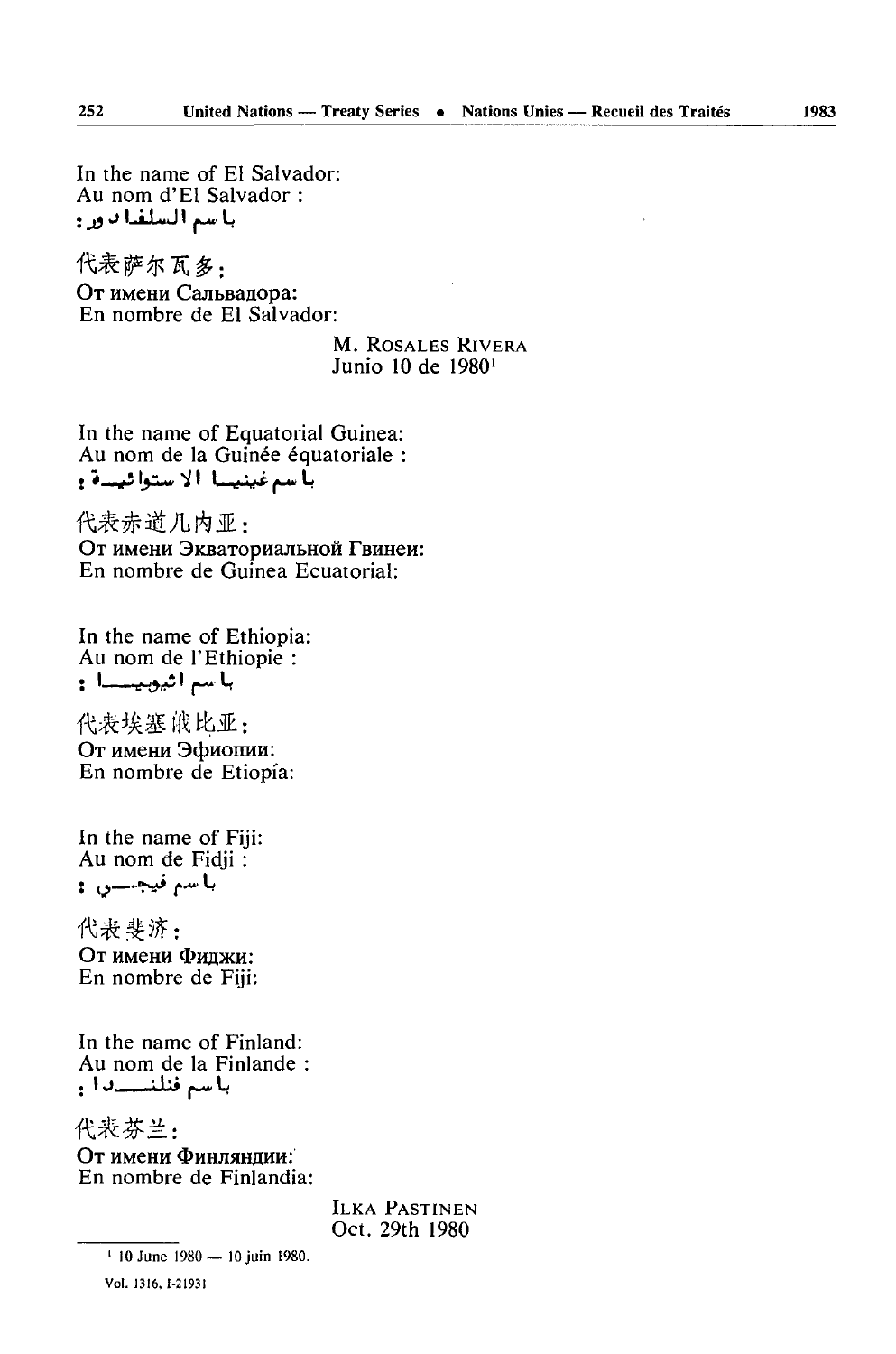In the name of France: Au nom de la France : باسم فرنسسا :

代表法国: От имени Франции: En nombre de Francia<sup>.</sup>

In the name of Gabon: Au nom du Gabon: با سم غا بــــون :

代表加蓬, От имени Габона: En nombre del Gabón:

> **LÉON NDONG** Le 29 février 1980

In the name of the Gambia: Au nom de la Gambie : با سم غا سيسسا :

代表冈 比亚: От имени Гамбии: En nombre de Gambia:

In the name of the German Democratic Republic: Au nom de la République démocratique allemande :

# باسم الجمهورية الديمقراطية الألمانيسة.

代表德意志民主共和国: От имени Германской Демократической Республики:<br>En nombre de la República Democrática Alemana:

In the name of the Federal Republic of Germany: Au nom de la République fédérale d'Allemagne : باسم جمهورية المانيا الاتحاد يسدة:

代表 德意志联邦共和国: От имени Федеративной Республики Германии: En nombre de la República Federal de Alemania:

RÜDIGER FREIHERR VON WECHMAR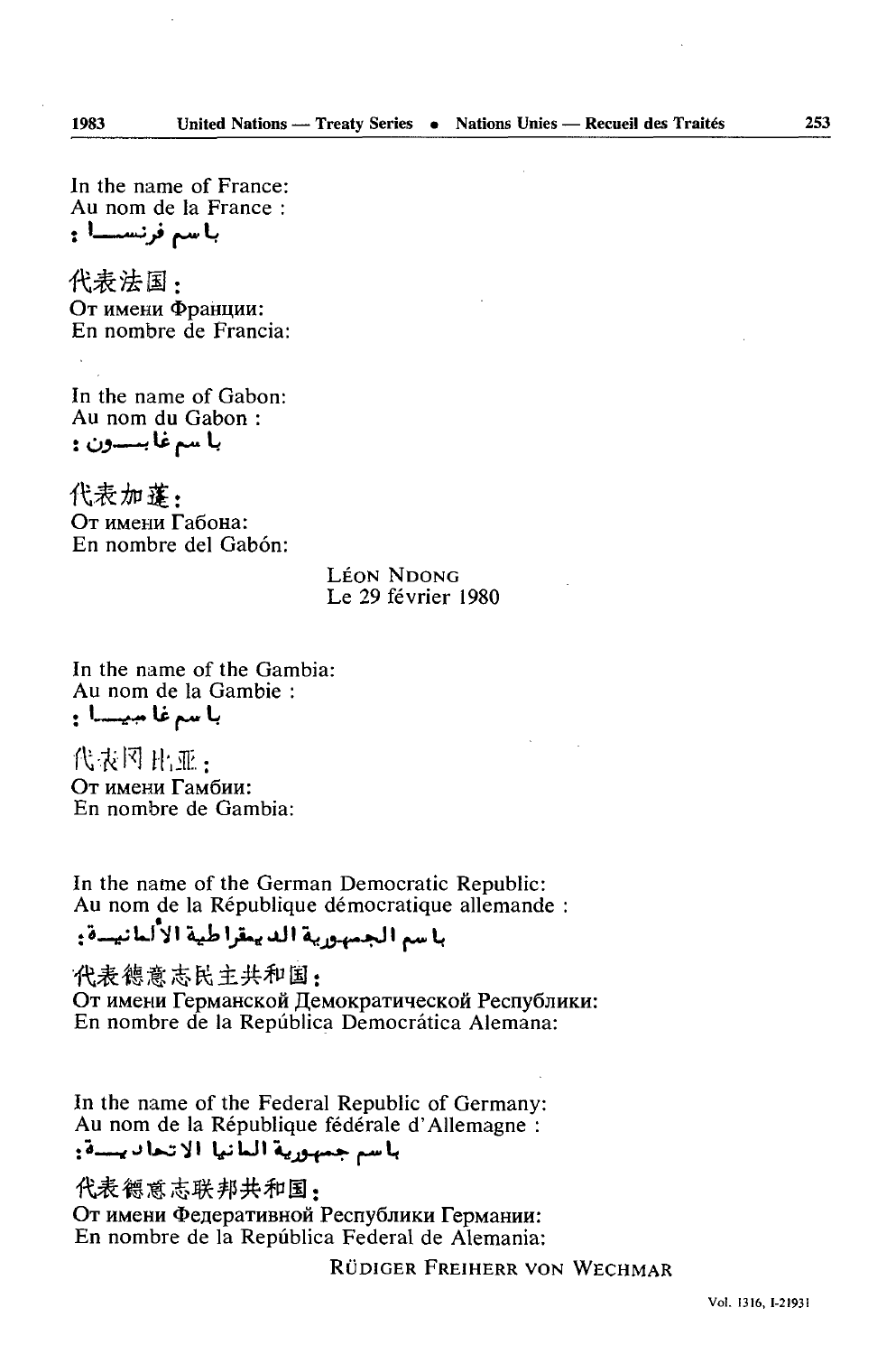In the name of Ghana: Au nom du Ghana :

代表加纳: От имени Ганы: En nombre de Ghana:

In the name of Greece: Au nom de la Grèce : با سم اليونـــان :

代表希腊: От имени Греции: En nombre de Grecia:

> NICOLAS KATAPODIS 18 mars 1980

In the name of Grenada: Au nom de la Grenade : • \* J '\_\_—*\j <s-* •>.«« L

代表格林纳达: От имени Гренады: En nombre de Granada:

In the name of Guatemala: Au nom du Guatemala : **J V I ..«,«" Iji M L(**

代表危地马拉: От имени Гватемалы: En nombre de Guatemala:

> EDUARDO CASTILLO ARRIOLA April 30, 1980

In the name of Guinea: Au nom de la Guinée :

代表几内亚: От имени Гвинеи: En nombre de Guinea:

Vol. 1316, I-2I93I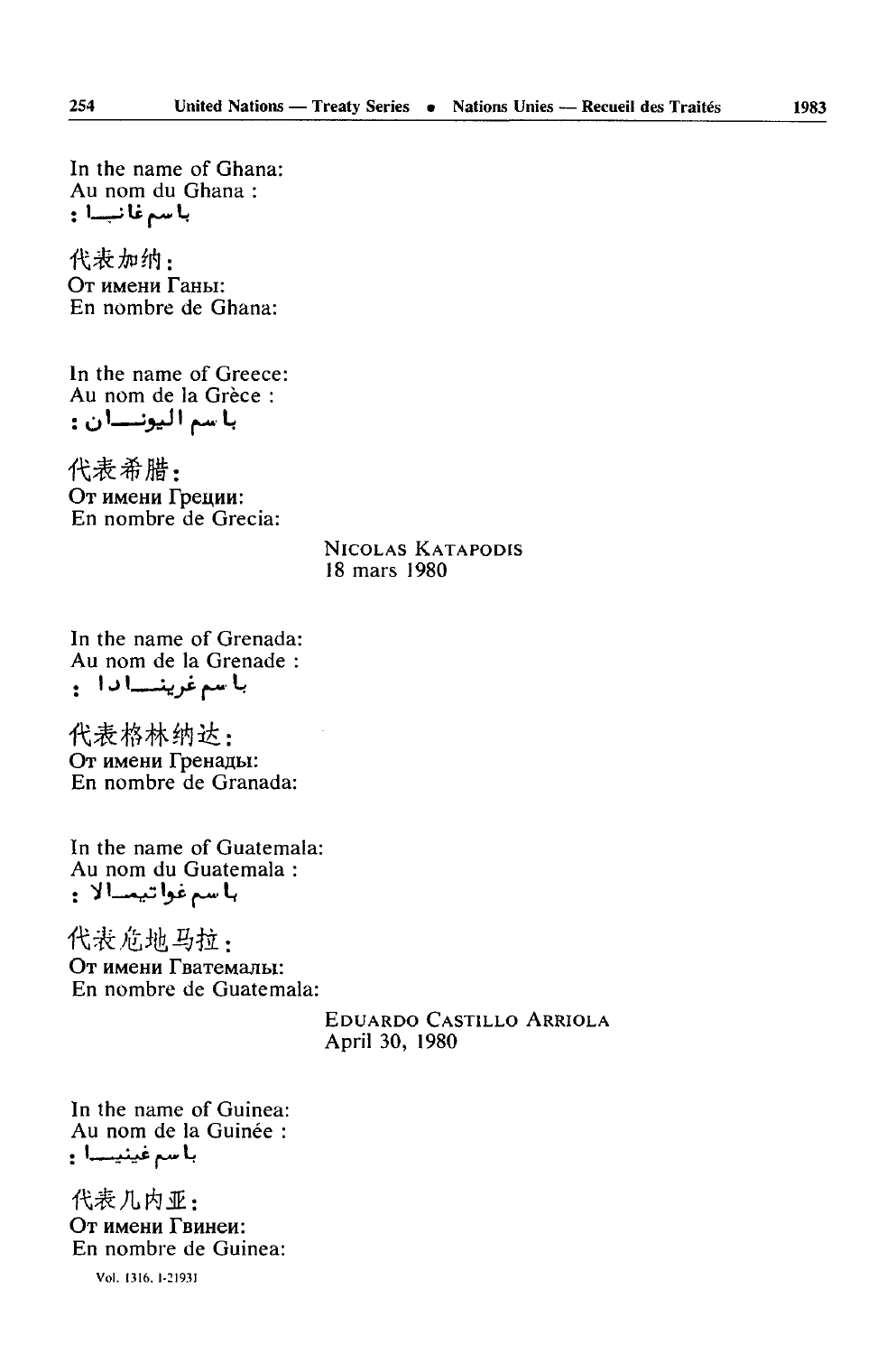In the name of Guinea-Bissau: Au nom de la Guinée-Bissau :

代表几内亚比绍: От имени Гвинеи-Бисау: En nombre de Guinea-Bissau:

In the name of Guyana: Au nom de la Guyane :

代表 圭 亚那, От имени Гвианы: En nombre de Guyana:

In the name of Haiti: Au nom d'Haïti :

代表海地. От имени Гаити: En nombre de Haitî:

> GEORGES Cou MON 21 avril 1980

In the name of the Holy See: Au nom du Saint-Siège :

代表教廷: От имени Святейшего престола: En nombre de la Santa Sede:

In the name of Honduras: Au nom du Honduras : يا سم هنسيدوراس و

代表洪都拉斯: От имени Гондураса: En nombre de Honduras:

> MARIO CARIAS ZAPATA 11 Junio 1980'

1 11 June 1980 — 11 juin 1980,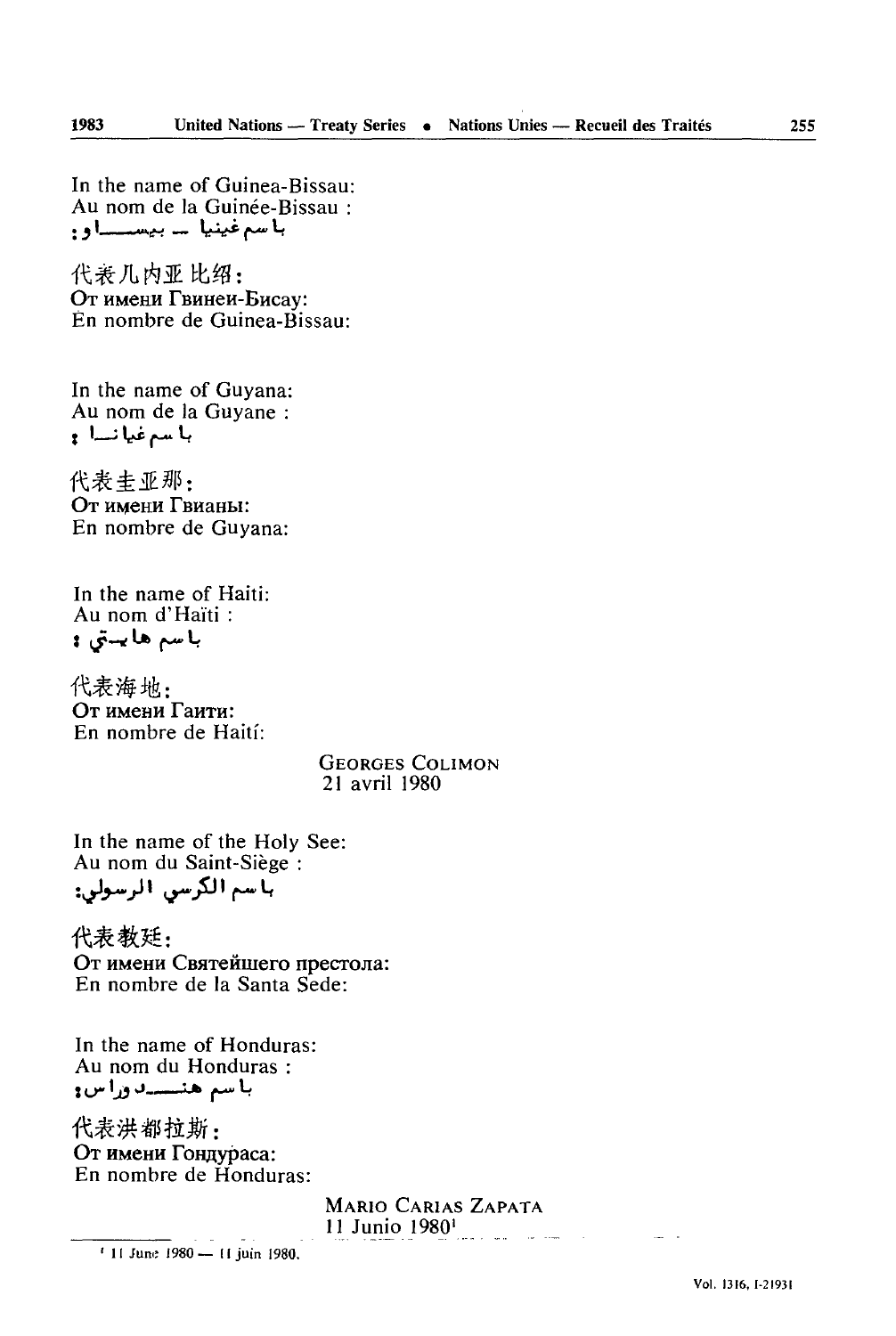In the name of Hungary: Au nom de la Hongrie : باسم هنغاریـــا :

代表匈牙利: От имени Венгрии: En nombre de Hungría:

In the name of Iceland: Au nom de l'Islande : باسم ايسلنددا و

代表冰岛: От имени Исландии: En nombre de Islandia:

In the name of India: Au nom de l'Inde : باسم الهنساني

代表印度: От имени Инлии: En nombre de la India:

In the name of Indonesia: Au nom de l'Indonésie : با سم اندونیسیا :

代表印度尼西亚: От имени Индонезии: En nombre de Indonesia:

In the name of Iran: Au nom de l'Iran : باسم ايسران:

代表伊朗: От имени Ирана: En nombre del Irán:

Vol. 1316, I-21931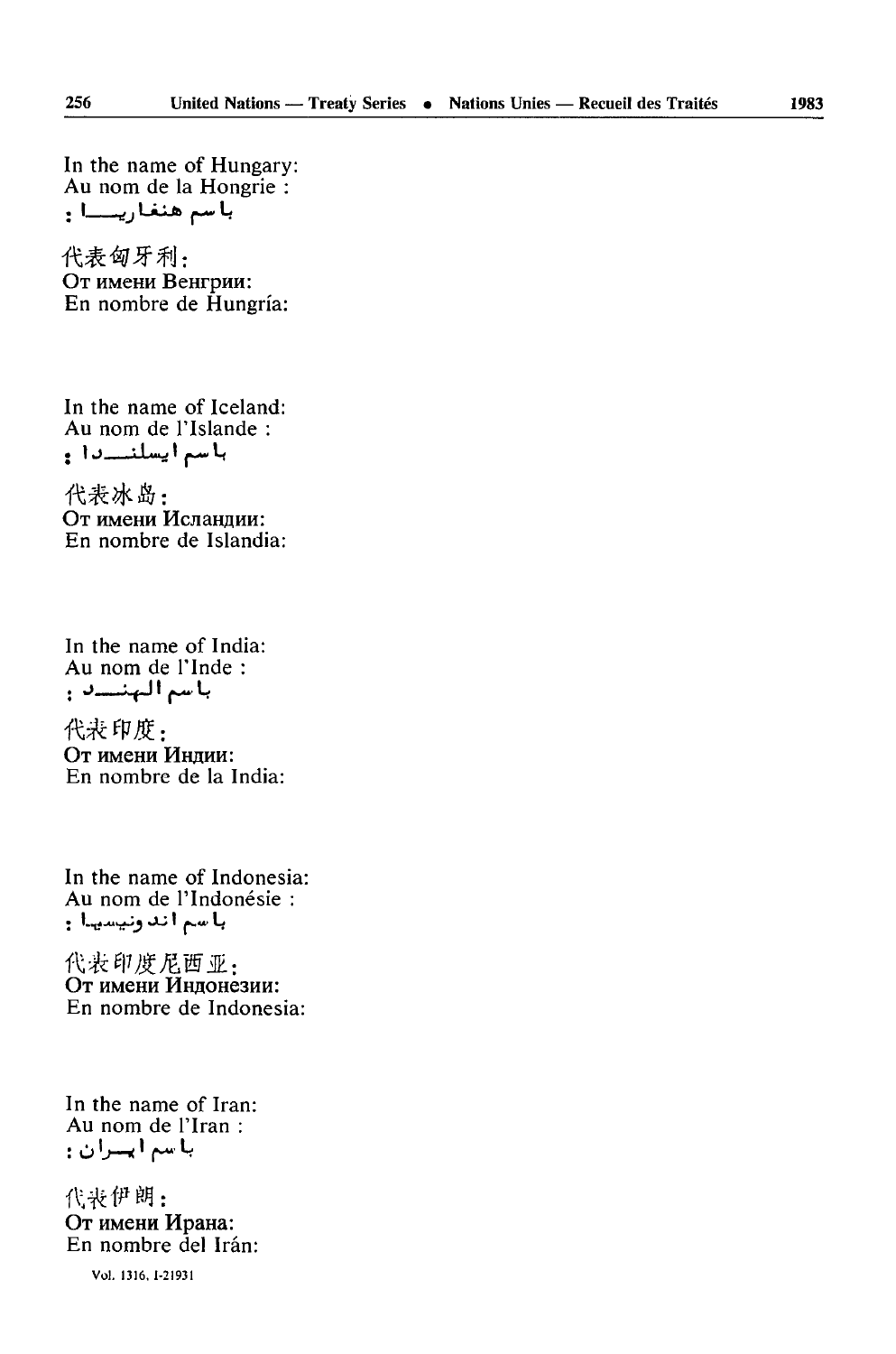In the name of Iraq: Au nom de l'Iraq : باسم العسراق و

代表伊拉克: От имени Ирака: En nombre del Iraq:

#### SALAH OMAR At-Au 14 October 1980—14 octobre 1980

In the name of Ireland: Au nom de l'Irlande : با سم ايرلن*ـــدا* :

代表爱尔兰: От имени Ирландии: En nombre de Irlanda:

In the name of Israel: Au nom d'Israël : با سے اسرائیسال :

代表以色列: Oт имени En nombre de Israël:

### YEHUDA Z. BLUM 19 November 1980

In the name of Italy: Au nom de l'Italie : *. \\_*J lLv I *(~~* <sup>L</sup>

代表意大利: От имени Италии: En nombre de Italia:

> UMBERTO LA ROCCA 18 avril 1980

In the name of the Ivory Coast: Au nom de la Côte d'Ivoire : **; rl——«Jl (J—».Lu> -u-V**

代表象牙海岸: От имени Берега Слоновой Кости: En nombre de la Costa de Marfil: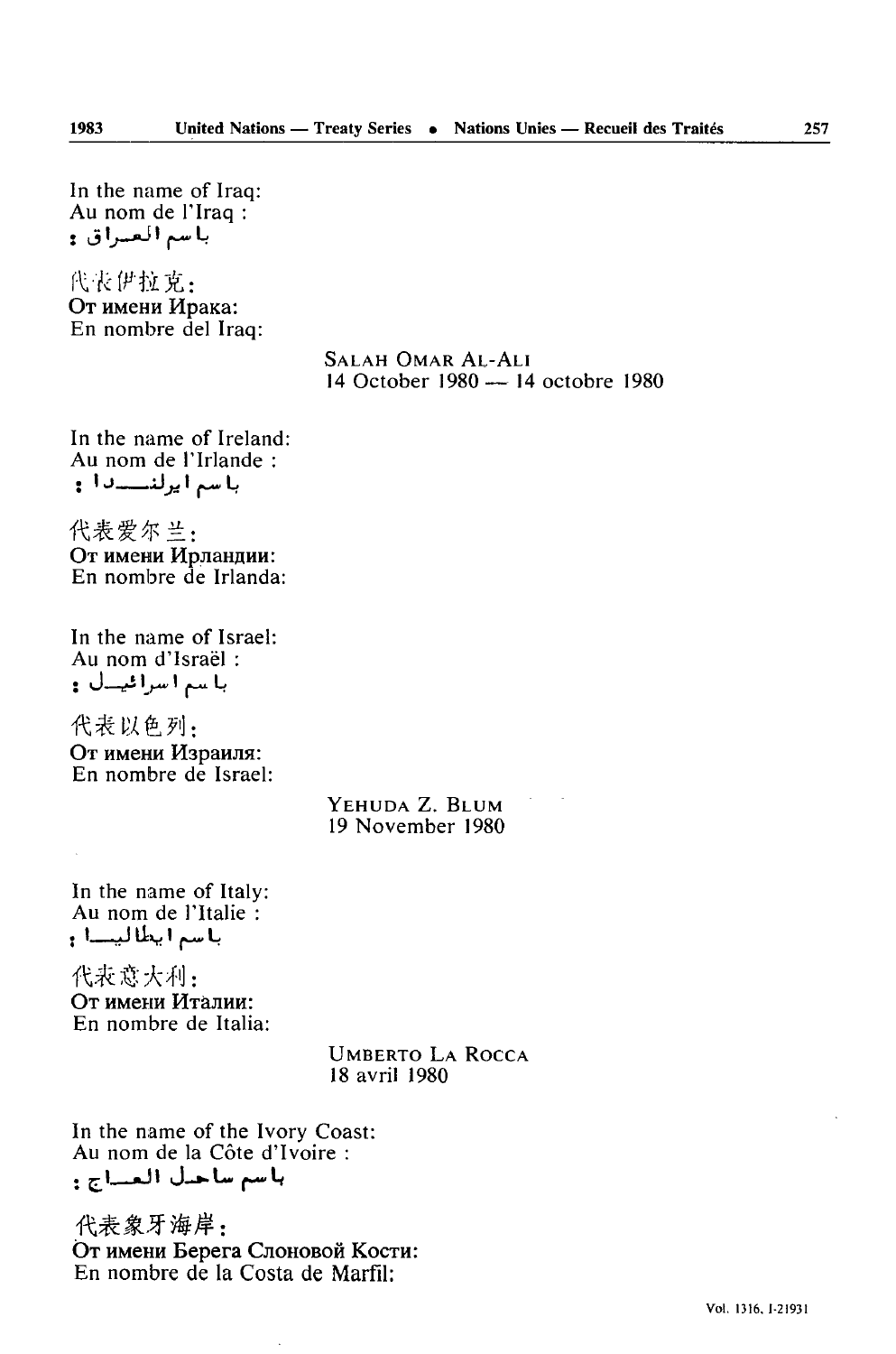In the name of Jamaica: Au nom de la Jamaïque : • L — i>^ u L»> «hAM H

代表牙买加: От имени Ямайки: En nombre de Jamaica:

> D. O. MILLS 22 Feb. 1980

In the name of Japan: Au nom du Japon :

代表日本: От имени Японии: En nombre del Japon:

#### MASAHIRO NISIBORI December 22, 1980

In the name of Jordan: Au nom de la Jordanie

代表约旦: От имени Иордании: En nombre de Jordania:

In the name of Kenya: Au nom du Kenya : با سُم کینیـــــا**؛** 

代表肯尼亚: От имени Кении: En nombre de Kenya:

In the name of Kuwait: Au nom du Koweït :

代表科威特: От имени Кувейта: En nombre de Kuwait:

**Vol, 1316, 1-21931**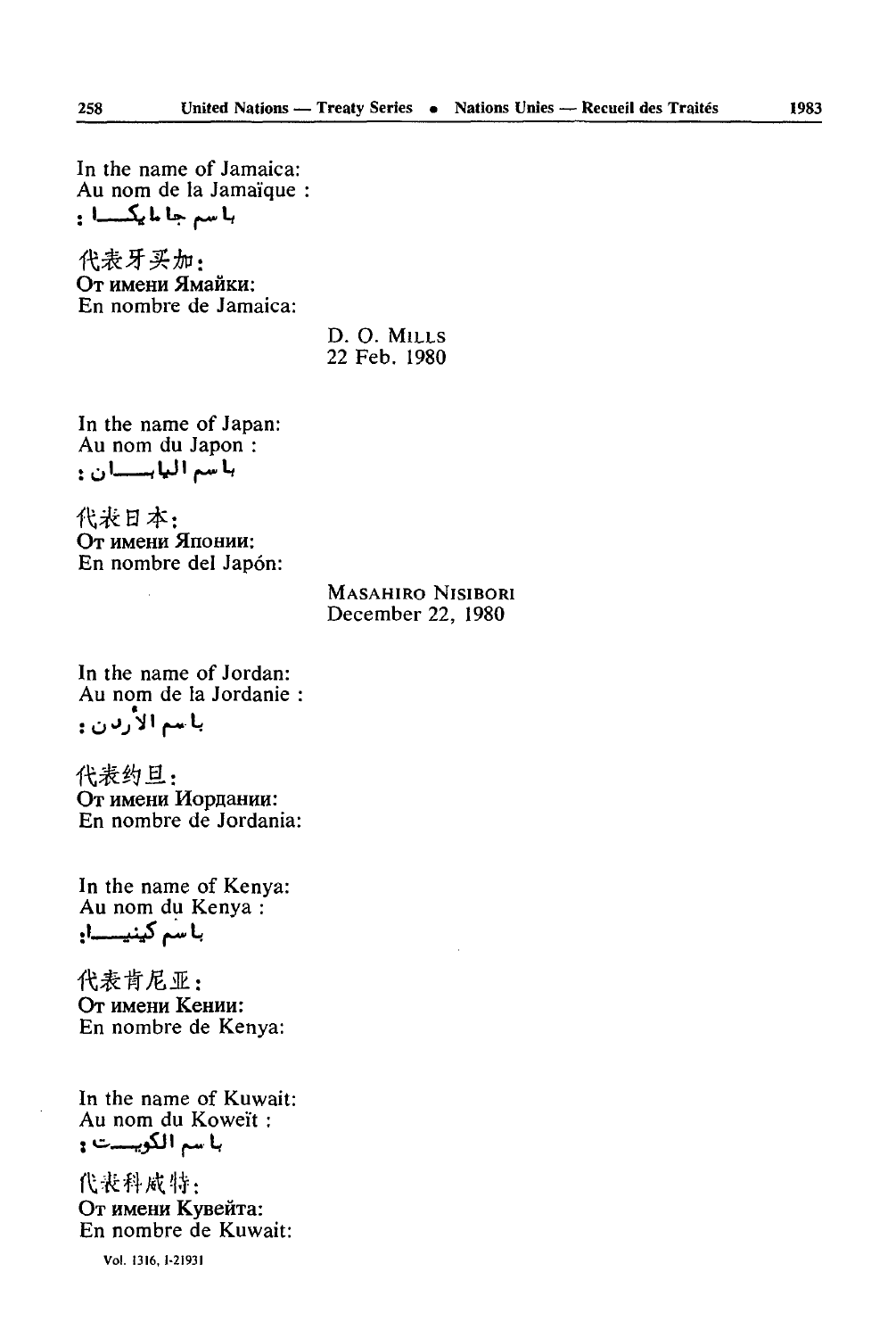In the name of the Lao People's Democratic Republic: Au nom de la République démocratique populaire lao : باسم جمهورية لاو الديعقراطيسة الشعبيسيسة:

代表老挝人民民主共和国: От имени Лаосской Народно-Демократической Республики: En nombre de la República Democrática Popular Lao:

In the name of Lebanon: Au nom du Liban: باسم لبتـــان :

代表黎巴嫩. От имени Ливана: En nombre del Líbano:

In the name of Lesotho: Au nom du Lesotho: با سم ليسوتيو ۽

代表莱索托: От имени Лесото: En nombre de Lesotho:

> T. MAKEKA 17 April 1980

In the name of Liberia: Au nom du Libéria : باسم ليبريسنا :

代表利比里亚: От имени Либерии: En nombre de Liberia:

> **WINSTON A. TURMAN** 30 Jan. 1980

In the name of the Libyan Arab Jamahiriya: Au nom de la Jamahiriya arabe libyenne : باسم الجباهيرية العربيدة الليبيسسة و

代表阿拉伯利比亚民众国: От имени Ливийской Арабской Джамахирии: En nombre de la Jamahiriya Arabe Libia: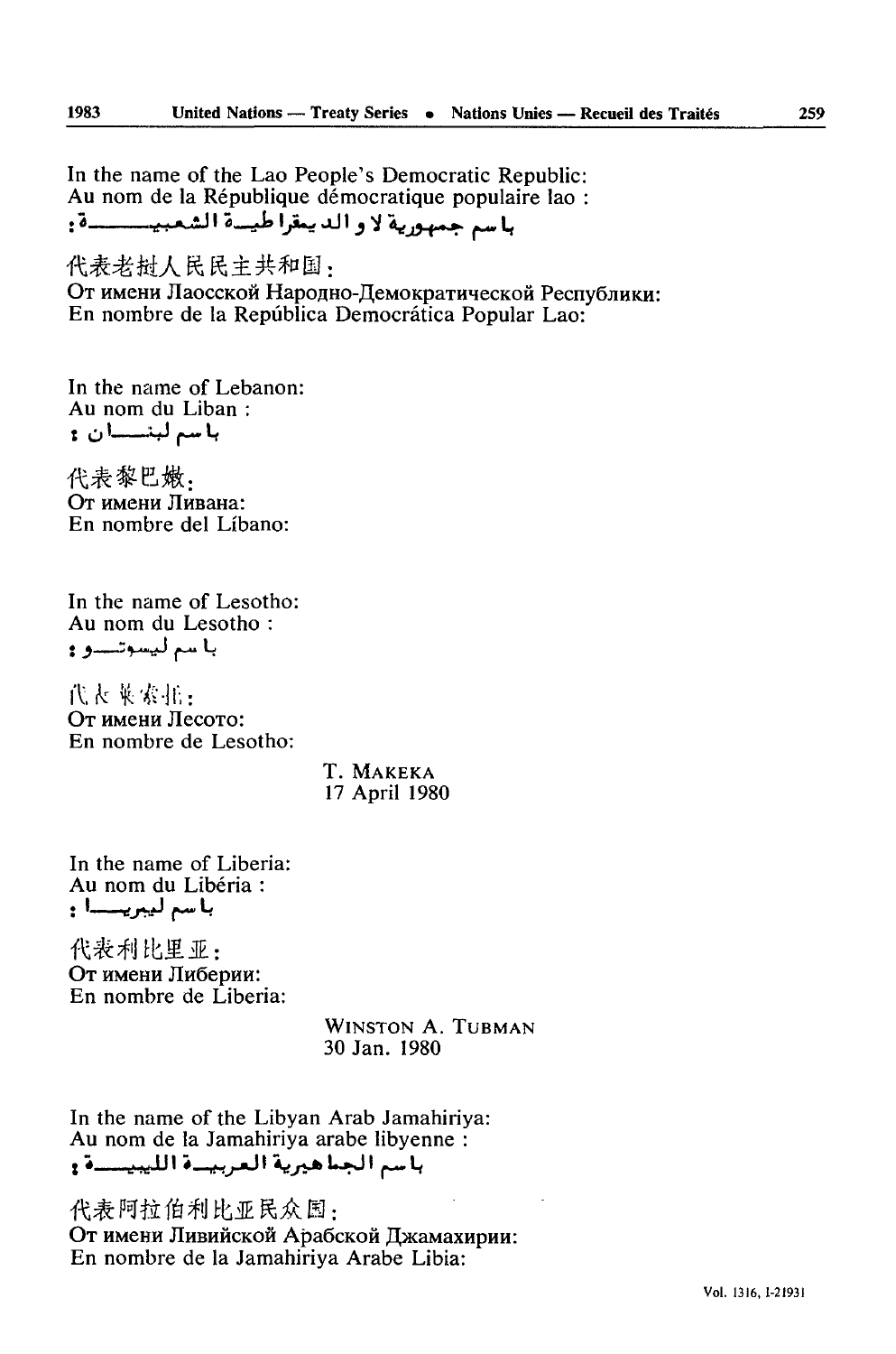In the name of Liechtenstein: Au nom du Liechtenstein : بآسم لختنشستين و

代表列支敦士登, От имени Лихтенштейна: En nombre de Liechtenstein:

In the name of Luxembourg:<br>Au nom du Luxembourg : باسم لكسمسيرغ و

代表卢森堡: От имени Люксембурга: En nombre de Luxemburgo:

#### PAUL PETERS

In the name of Madagascar: Au nom de Madagascar : باسم مدغشقسسر:

代表马达加斯加: От имени Мадагаскара: En nombre de Madagascar:

In the name of Malawi: Au nom du Malawi: با سم مسلاوں :

代表 马拉维: От имени Малави: En nombre de Malawi:

In the name of Malaysia: Au nom de la Malaisie : با سم ماليزيـــــاءِ

代表马来西亚: От имени Малайзии: En nombre de Malasia:

Vol. 1316, 1-21931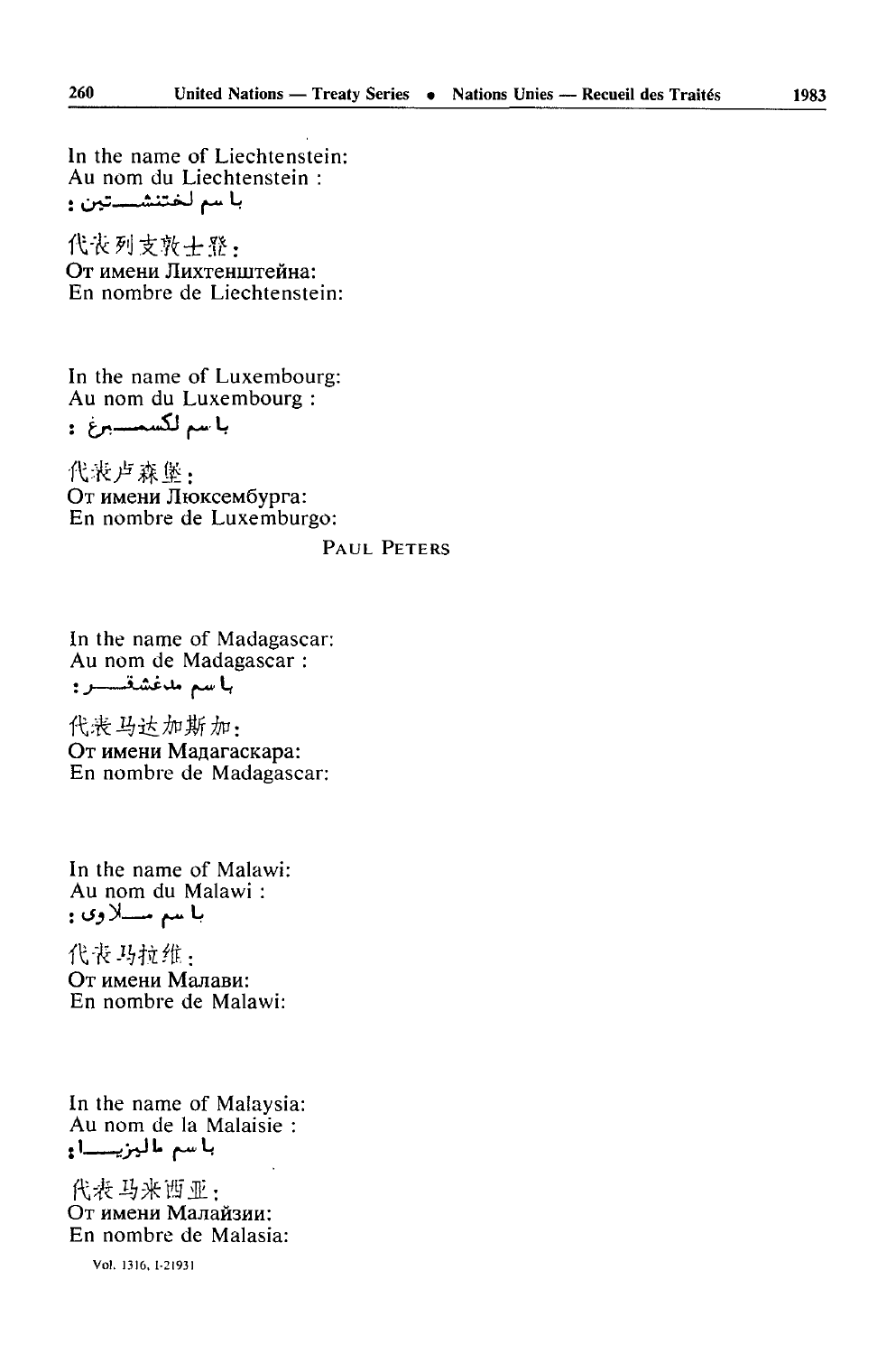代表马尔代夫: От имени Мальдивов: En nombre de Maldivas:

In the name of Mali: Au nom du Mali : با سم ما لسي و

代表马里: От имени Мали: En nombre de Mali:

In the name of Malta: Au nom de Malte : با سم مالطه :

代表马耳他, **OT HM6HH MajIbTbi:** En nombre de Malta:

In the name of Mauritania: Au nom de la Mauritanie : باسم موريتانيسسا :

代表毛里塔尼亚: От имени Мавритании: En nombre de Mauritania:

In the name of Mauritius: Au nom de Maurice : با سم موریشیسسوس :

代表毛里求斯: От имени Маврикия: En nombre de Mauricio:

> RADHA KRISHNA RAMPHUL June 18th 1980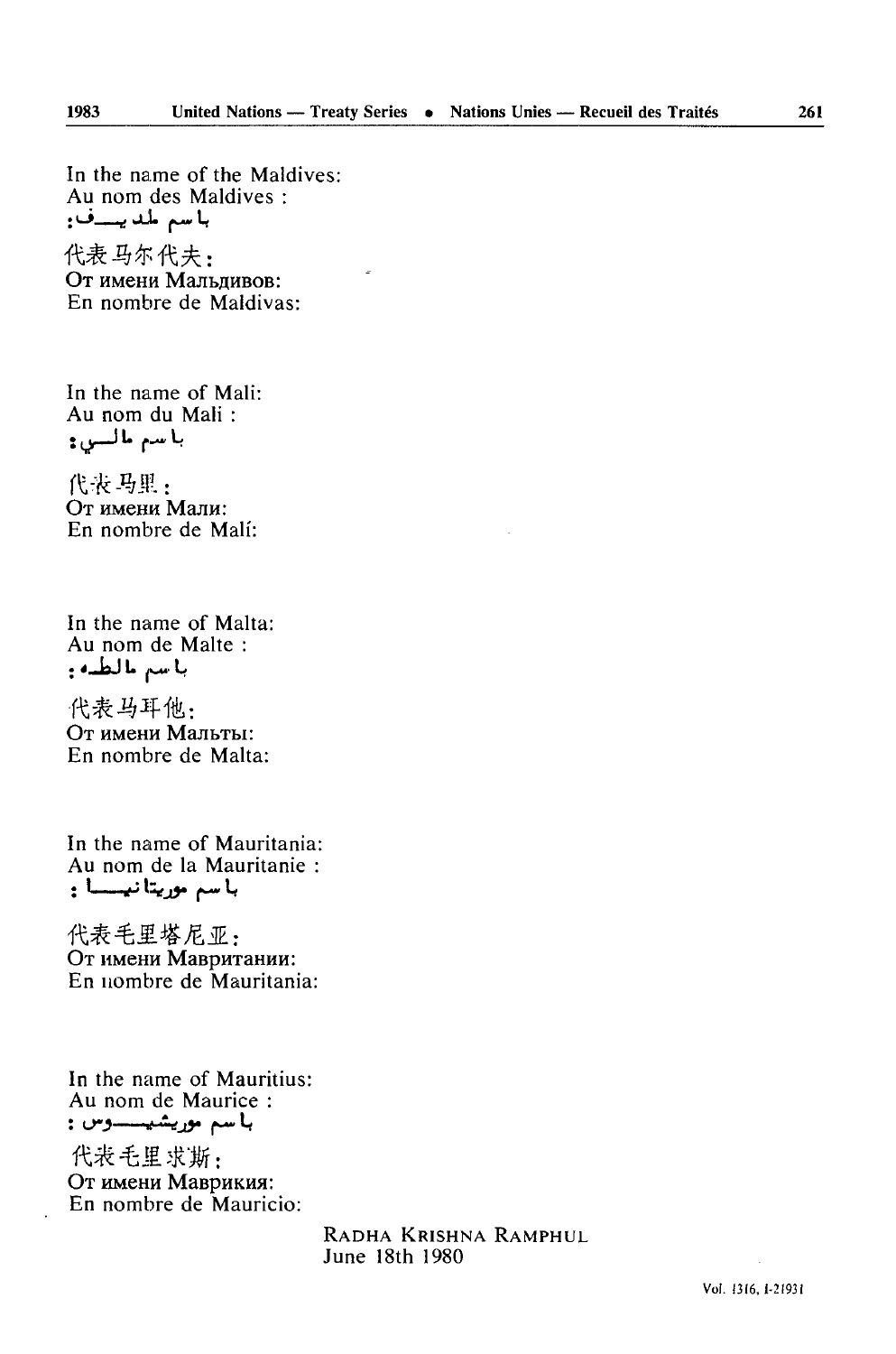In the name of Mexico: Au nom du Mexique :

代表墨西哥: От имени Мексики: En nombre de Mexico:

In the name of Monaco: Au nom de Monaco : با سم موناک**\_و .** 

代表摩纳哥: От имени Монако: En nombre de Mónaco:

In the name of Mongolia: Au nom *de* la Mongolie : باسم منغوليسا و

代表蒙古: От имени Монголии: En nombre de Mongolia:

In the name of Morocco: Au nom du Maroc : باسم التغييرب

代表摩洛哥: От имени Марокко: En nombre de Marruecos:

In the name of Mozambique: Au nom du Mozambique :

代表莫桑比克: От имени Мозамбика: En nombre de Mozambique:

In the name of Nauru: Au nom de Nauru:

代表瑙鲁: От имени Haypy: En nombre de Nauru:

Vol. 1316. I-2I93I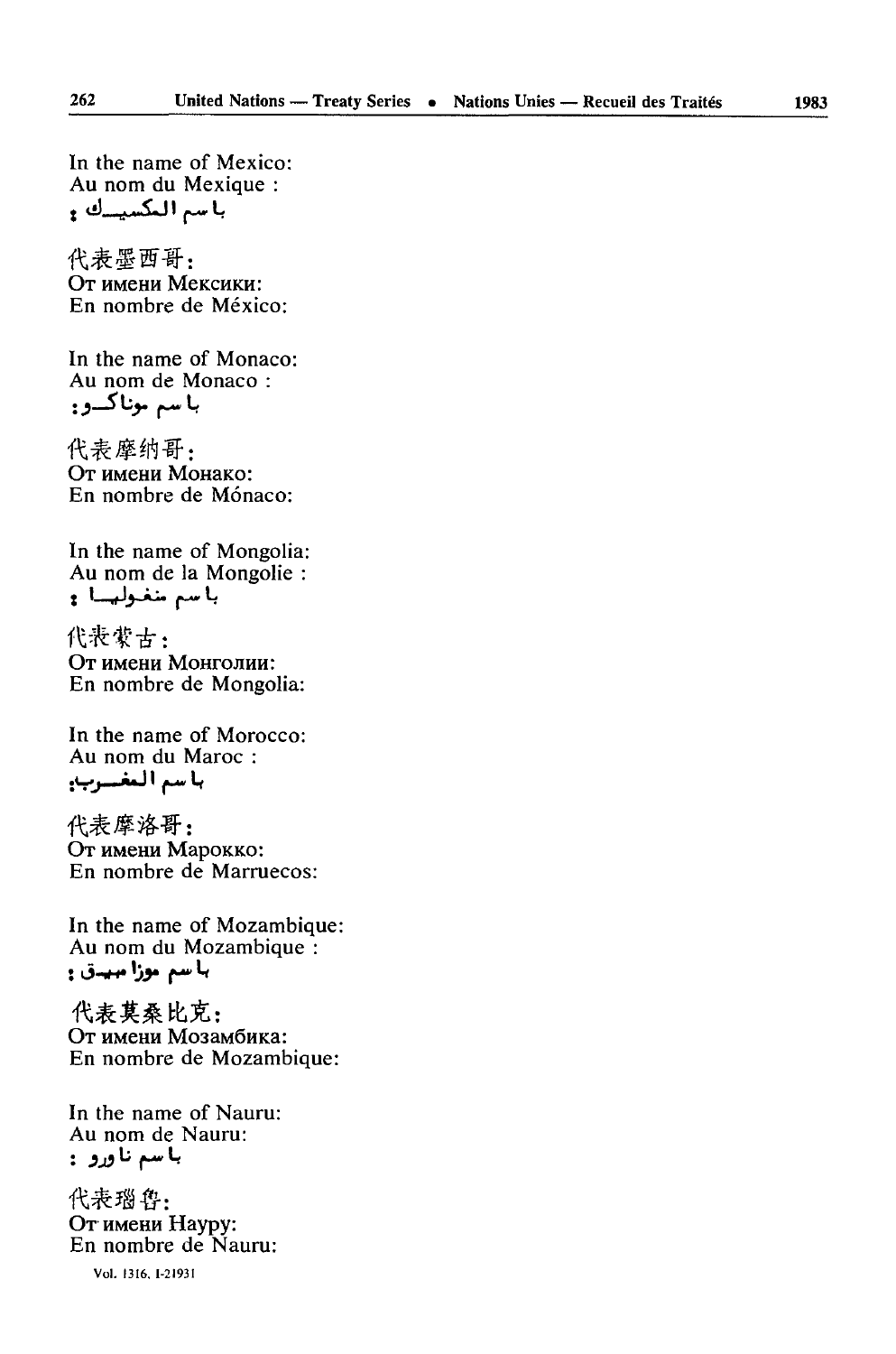In the name of Nepal: Au nom du Népal : } tj ' . *,\*iifi* Jkj» L

代表尼泊尔: От имени Непала: En nombre de Népal:

In the name of the Netherlands: Au nom des Pays-Bas : **با سہ ہولنسددا ،** 

代表荷兰: От имени Нидерландов: En nombre de los Pafses Bajos:

> **HUGO SCHELTEMA** December 18, 1980

In the name of New Zealand: Au nom de la Nouvelle-Zélande با سب نيوزيلنــــرا :

代表新西兰: **От имени Новой Зеланлии:** En nombre de Nueva Zelandia:

> H. H. FRANCIS 24 December 1980

In the name of Nicaragua: Au nom du Nicaragua : با سے نیک اراغوا :

代表尼加拉瓜: От имени Никарагуа: En nombre de Nicaragua:

In the name of the Niger: Au nom du Niger :

代表尼日尔: От имени Нигера: En nombre del Niger: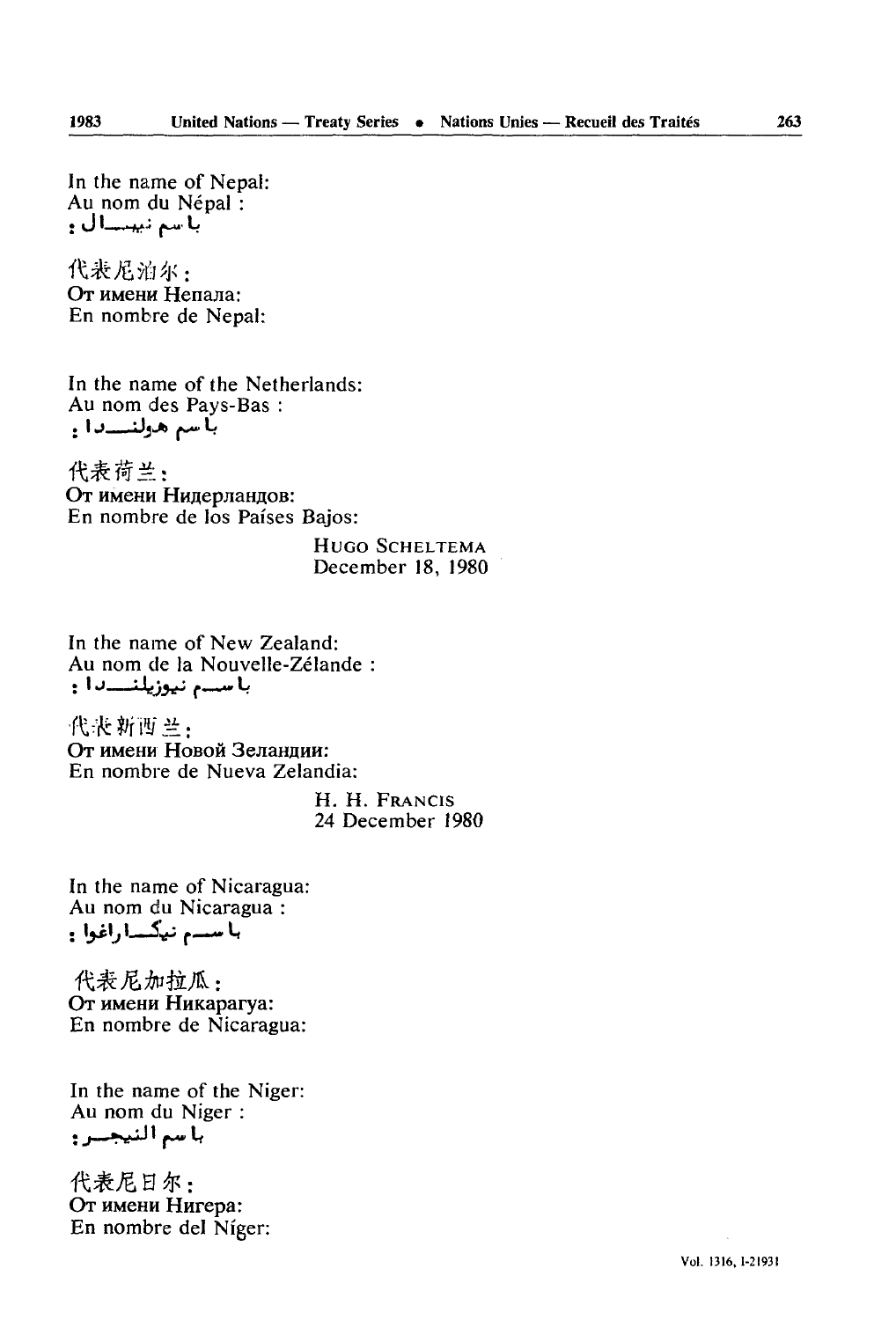In the name of Nigeria: Au nom du Nigéria : بأسم نيجيريسسا و

代表尼日利亚 От имени Нигерии: En nombre de Nigeria:

In the name of Norway: Au nom de la Norvège : باسم النرويدج :

代表 挪威: От имени Норвегии: En nombre de Noruega:

> OLE ÅLGÅRD 18 December 1980

In the name of Oman: Au nom de l'Oman : باسم عصان:

代表阿曼. От имени Омана: En nombre de Omán:

In the name of Pakistan: Au nom du Pakistan : باسم باكستــان ؛

代表巴基斯坦: От имени Пакистана: En nombre del Pakistán:

In the name of Panama: Au nom du Panama: يا سم يتمسأ و

代表巴拿马. От имени Панамы: En nombre de Panamá:

> J. ILLUECA January 24, 1980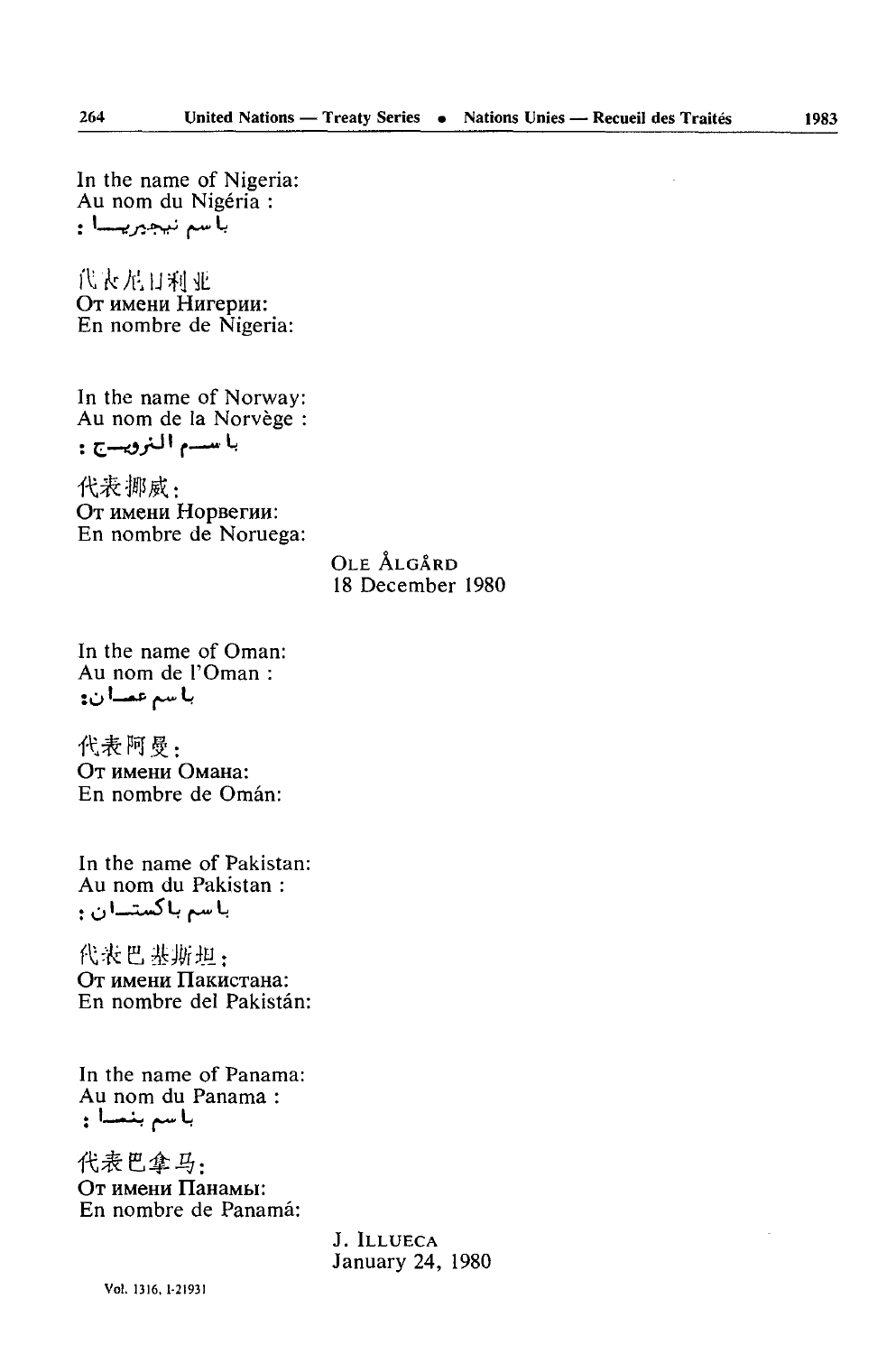In the name of Papua New Guinea: Au nom de la Papouasie-Nouvelle-Guinée : باسم بابوا غينيا الجديدة:

代表巴布亚新几内亚: От имени Папуа-Новой Гвинеи: En nombre de Papua Nueva Guinea:

In the name of Paraguay: Au nom du Paraguay : با سم باراغـــوای و

代表巴拉 丰: От имени Парагвая: En nombre del Paraguay:

In the name of Peru: Au nom du Pérou : **باسم بـــيرو :** 

代表秘鲁: От имени Перу: En nombre del Peru:

In the name of the Philippines: Au nom des Philippines :

代表菲律宾: От имени Филиппин: En nombre de Filipinas:

> ALEJANDRA D. YANGO 2 May 1980

In the name of Poland: Au nom de la Pologne با سے بولنےداو

代表波兰, **OT** HMCHH **IIOJlbUJH:** En nombre de Polonia: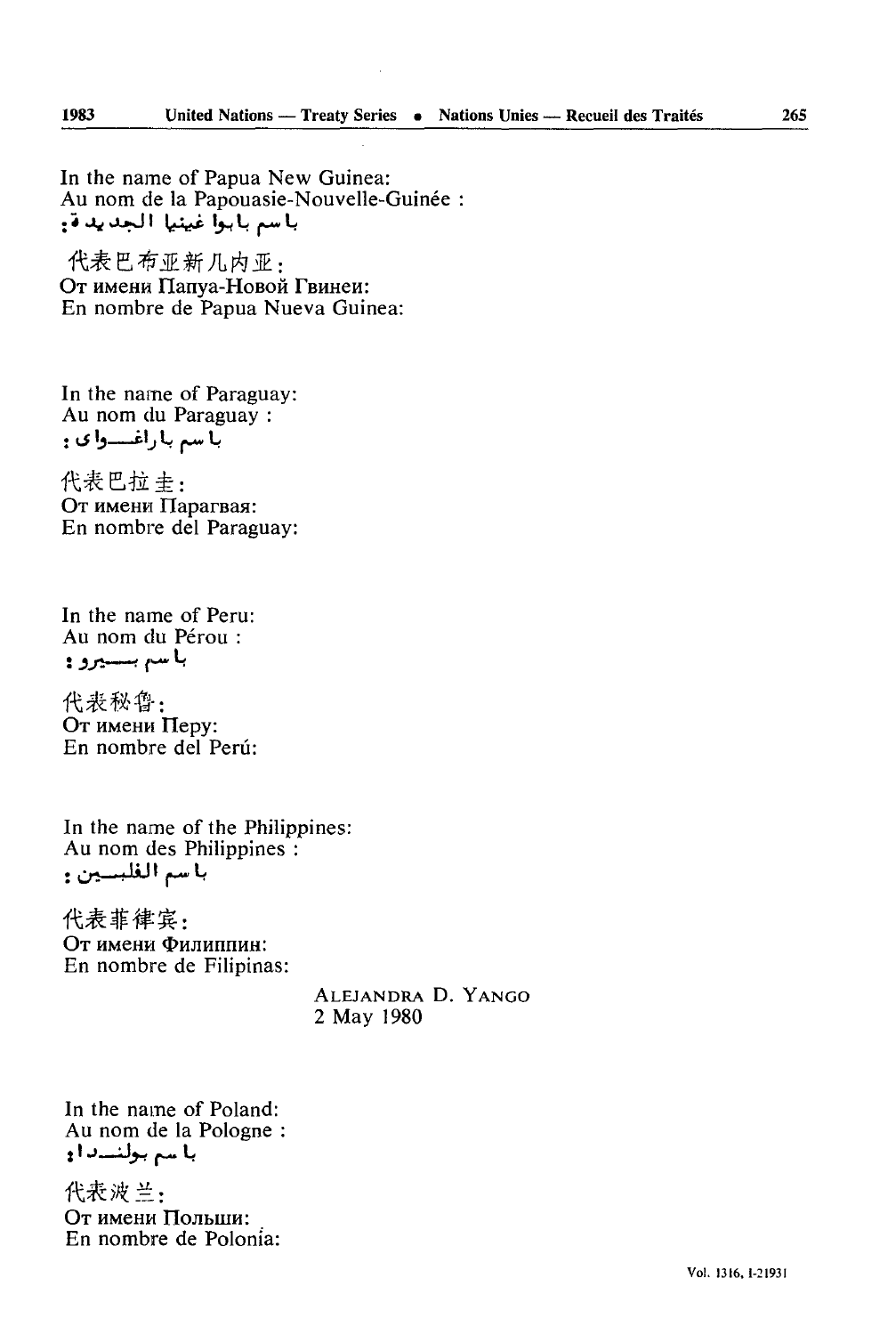In the name of Portugal: Au nom du Portugal : باسم البرتغسال:

代表葡萄牙: От имени Португалии: En nombre de Portugal:

> **VASCO FUTSCHER PEREIRA** 16 juin 1980

In the name of Qatar: Au nom du Qatar : باسم قطس:

代表卡塔尔, От имени Катара: En nombre de Qatar:

In the name of the Republic of Korea: Au nom de la République de Corée : با مہ جمہوریۃ کوریستا۔

代表大韩民国: От имени Корейской Республики: En nombre de la República de Corea:

In the name of Romania: Au nom de la Roumanie : باسم رومانيسما :

代表罗马尼亚: От имени Румынии: En nombre de Rumania:

In the name of Rwanda: Au nom du Rwanda: باسم روانيسه الم

代表卢旺达: От имени Руанды: En nombre de Rwanda:

Vol. 1316, 1-21931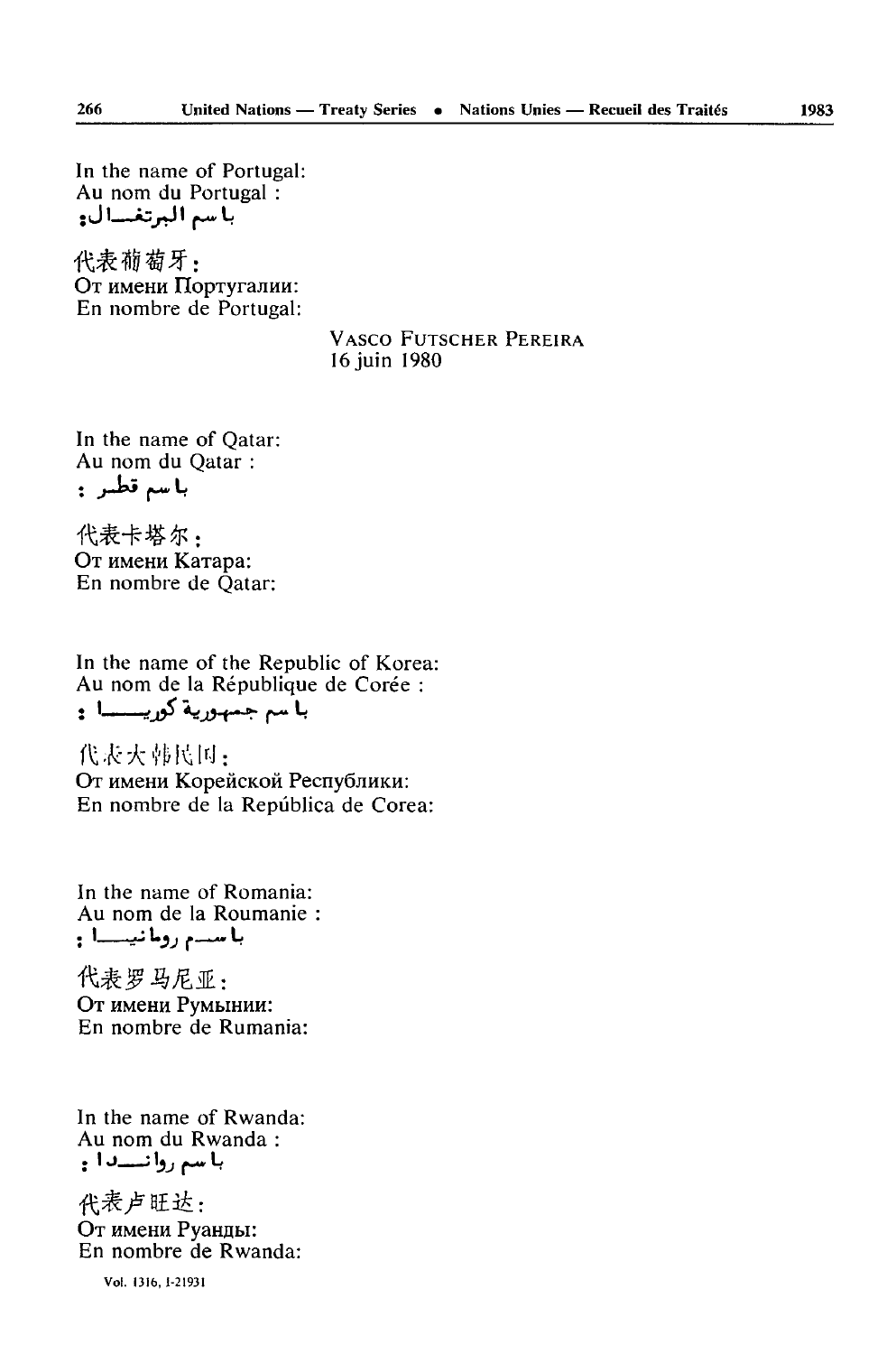1983

In the name of Saint Lucia: Au nom de Sainte-Lucie : باسم سائت لوسيان

代表圣卢西亚: От имени Сент-Люсии: En nombre de Santa Lucía:

In the name of Samoa: Au nom du Samoa: با سم سا موالع

代表萨摩亚: От имени Самоа: En nombre de Samoa:

In the name of San Marino: Au nom de Saint-Marin: باسم سان مارينسو و

代表圣马力诺: От имени Сан-Марино: En nombre de San Marino:

In the name of Sao Tome and Principe: Au nom de Sao Tomé-et-Principe : باسم سان توسی ویرینسیبی :

代表圣多美和普林西比: От имени Сан-Томе и Принсипи: En nombre de Santo Tomé y Príncipe:

In the name of Saudi Arabia: Au nom de l'Arabie Saoudite : باسم المطكة العربية السعودية:

代表沙特阿拉伯: От имени Саудовской Аравии: En nombre de Arabia Saudita: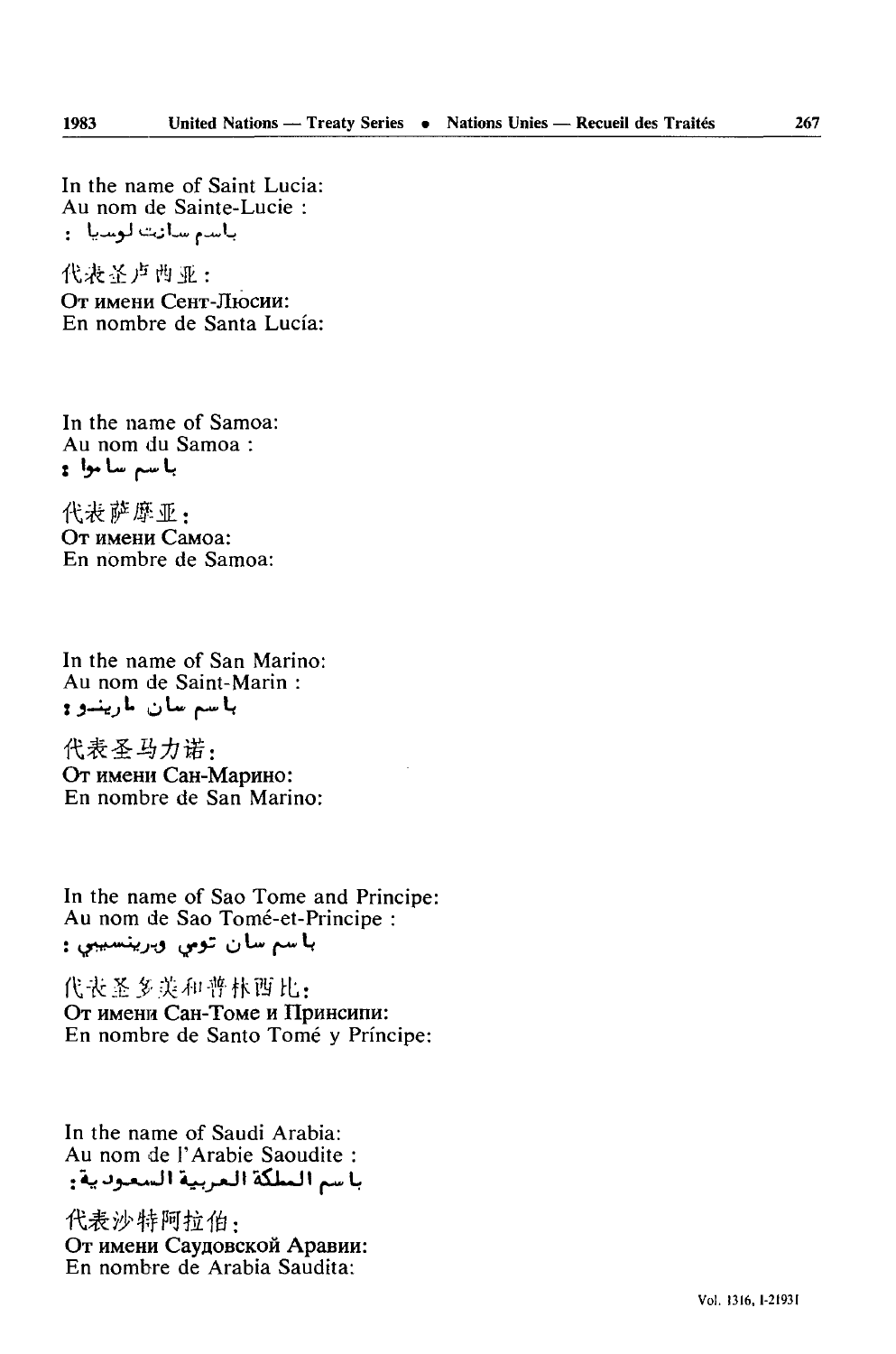In the name of Senegal: Au nom du Sénégal : باسم السنغسال و

代表塞内加尔: От имени Сенегала: En nombre del Senegal:

#### **FALILOU KANE** 2 juin 1980

In the name of Seychelles: Au nom des Seychelles : 

代表寒舌尔: От имени Сейшельских островов: En nombre de Seychelles:

In the name of Sierra Leone: Au nom de la Sierra Leone : باسم سبراليسون:

代表塞拉勒窝内: От имени Сьерра-Леоне: En nombre de Sierra Leona:

In the name of Singapore: Au nom de Singapour : باسم سنغافسوره و

代表新加坡: От имени Сингапура: En nombre de Singapur:

In the name of Solomon Islands: Au nom des Iles Salomon: باسم جىزر سليمىان :

代表所罗门群岛: От имени Соломоновых Островов: En nombre de las Islas Salomón:

Vol. 1316 1-21931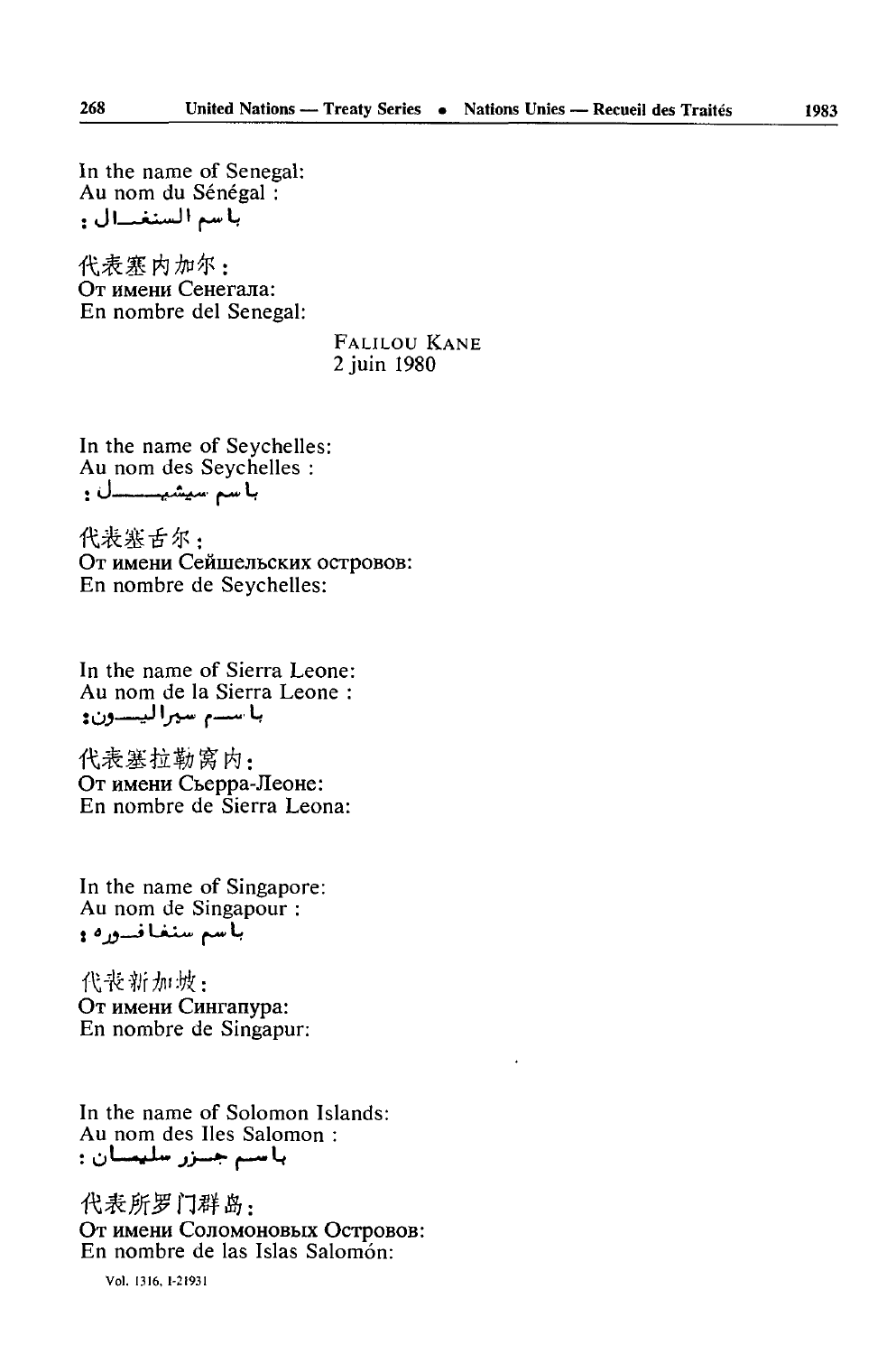In the name of Somalia: Au nom de la Somalie : باسم الصومسال و

代表索马里: От имени Сомали: En nombre de Somalia:

In the name of South Africa: Au nom de l'Afrique du Sud باسم افريقيا الجنوبيـــة <u>و</u>

代表南非: От имени Южной Африки: En nombre de Sudâfrica:

In the name of Spain: Au nom de l'Espagne : باسم اسبانیا :

代表西班牙: От имени Испании: En nombre de España:

In the name of Sri Lanka: Au nom de Sri Lanka : با سم سری لائکسا .

代表斯里兰卡: OT HM6HIJ **fflpH** JlaHKH: En nombre de Sri Lanka:

In the name of the Sudan: Au nom du Soudan : باسم الســودان :

代表苏丹: От имени Судана: En nombre del Sudan: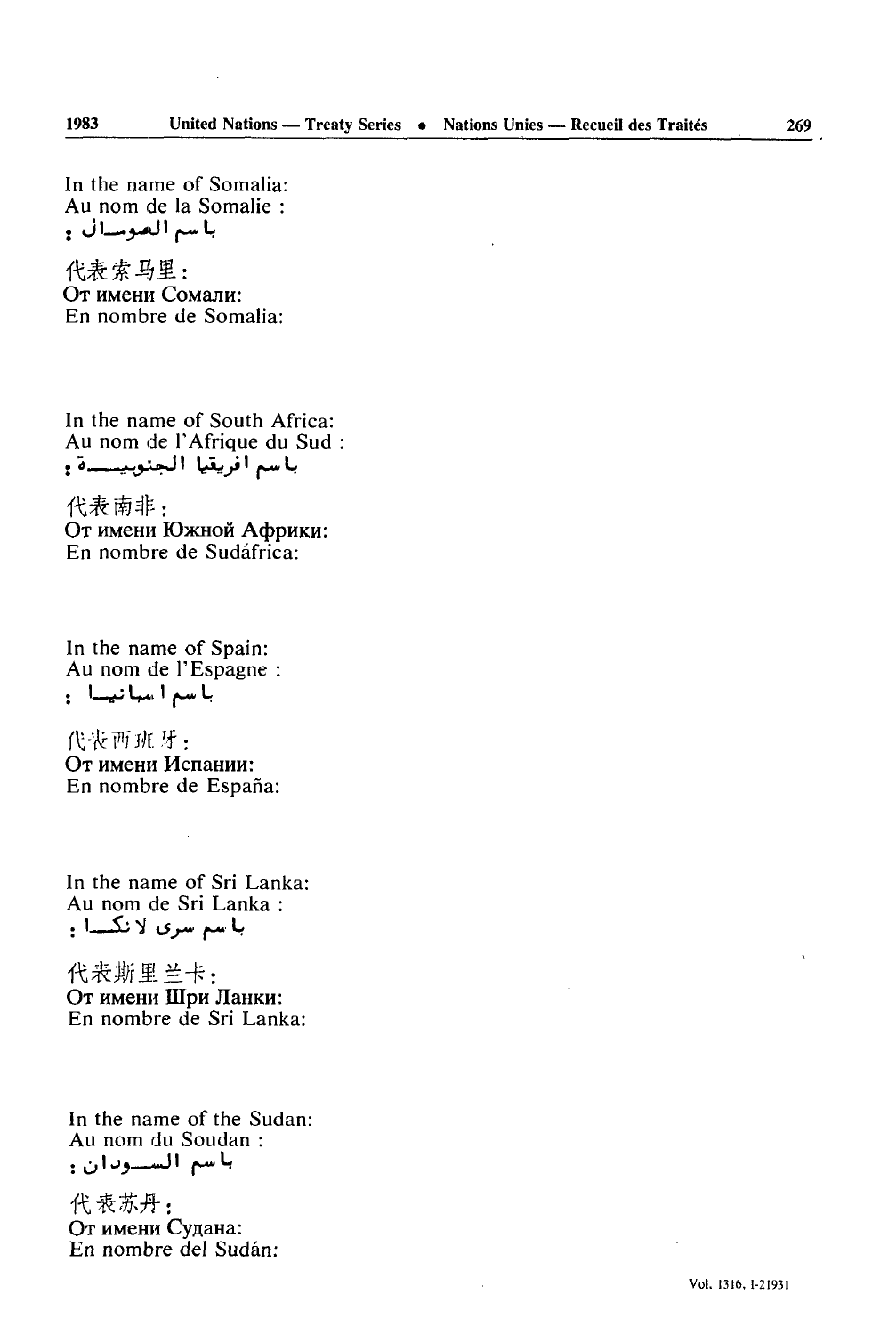In the name of Suriname: Au nom du Suriname : با سم سورينــــام؛

代表苏里南: От имени Суринама: En nombre de Suriname:

#### H. A. F. HEIDWEILLER July 30, 1980

In the name of Swaziland: Au nom du Swaziland : يا سم سوا زيلنســد ۽

代表斯威士兰: От имени Свазиленда: En nombre de Swazilandia<sup>.</sup>

In the name of Sweden: Au nom de la Suède : باسم السويدن :

代表瑞典: От имени Швеции: En nombre de Suecia:

#### **ANDERS THUNBORG** Febr. 25, 1980

In the name of Switzerland: Au nom de la Suisse : با سم سویستسرا ؛

代表瑞士: От имени Швейцарии: En nombre de Suiza:

> SIGISMOND MARCUARD Le 18 juillet 1980

In the name of the Syrian Arab Republic: Au nom de la République arabe syrienne : بأسم الجمهورية العربية السوريسية.

代表阿拉伯叙利亚共和国: От имени Сирийской Арабской Республики: En nombre de la República Arabe Siria:

Vol. 1316, 1-21931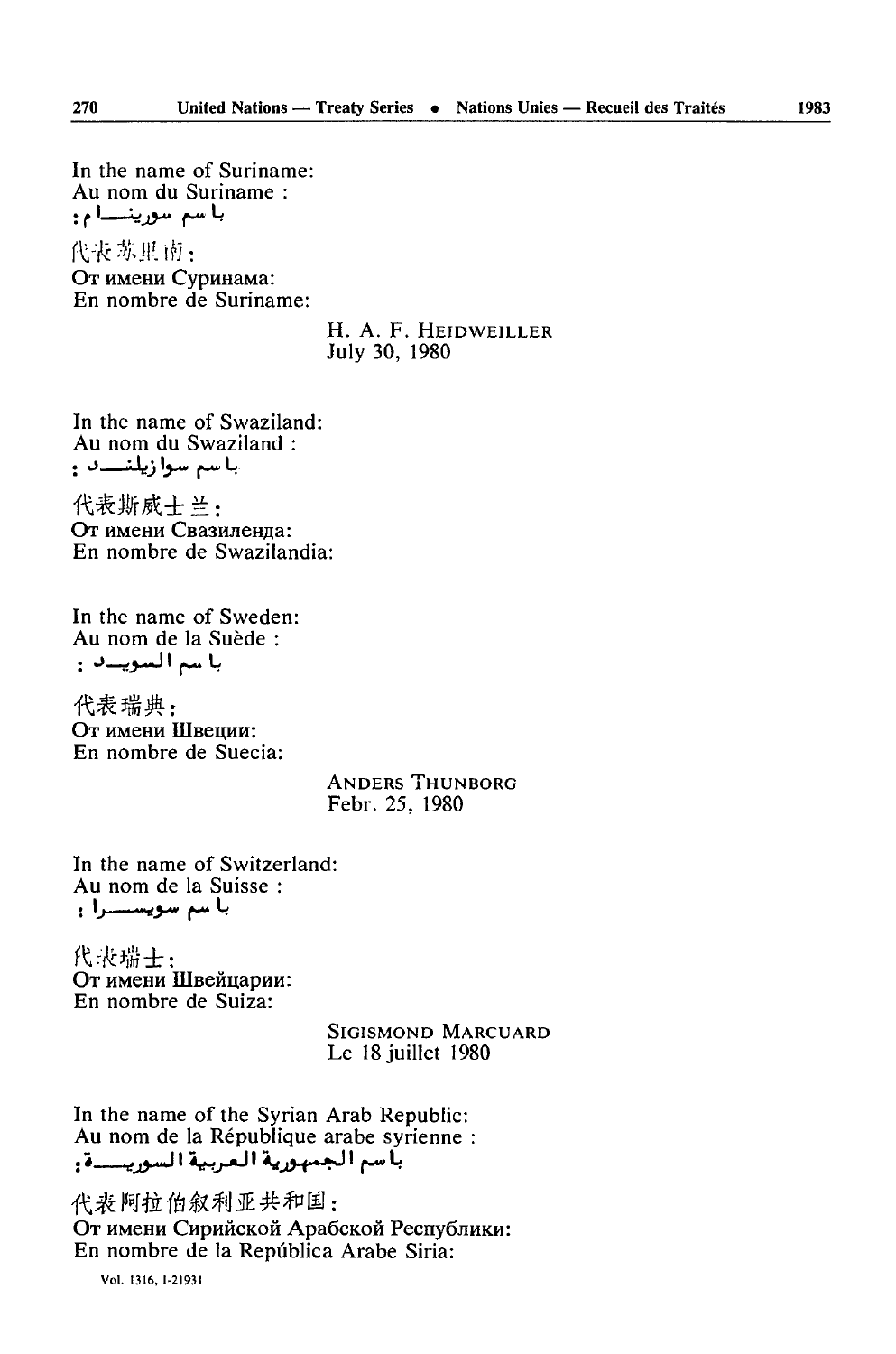In the name of Thailand: Au nom de la Thaïlande : با سے تا پلنسسد و

代表大国: От имени Таиланла: En nombre de Tailandia:

In the name of Togo: Au nom du Togo :

代表多哥: OT HM6HH Toro: En nombre del Togo:

### Y. KPOSTSRA 8 juillet 1980

In the name of Tonga: Au nom des Tonga : <mark>با</mark>سم تونغـــــــا :

代表汤加: От имени Тонга: En nombre de Tonga:

In the name of Trinidad and Tobago: Au nom de la Trinité-et-Tobago : باسم ترينيداد وتوباغــــو.

代表特立尼达和多巴哥: От имени Тринидада и Тобаго: En nombre de Trinidad y Tabago :

In the name of Tunisia: Au nom de la Tunisie :

代表突尼斯: От имени Туниса: En nombre de Tûnez: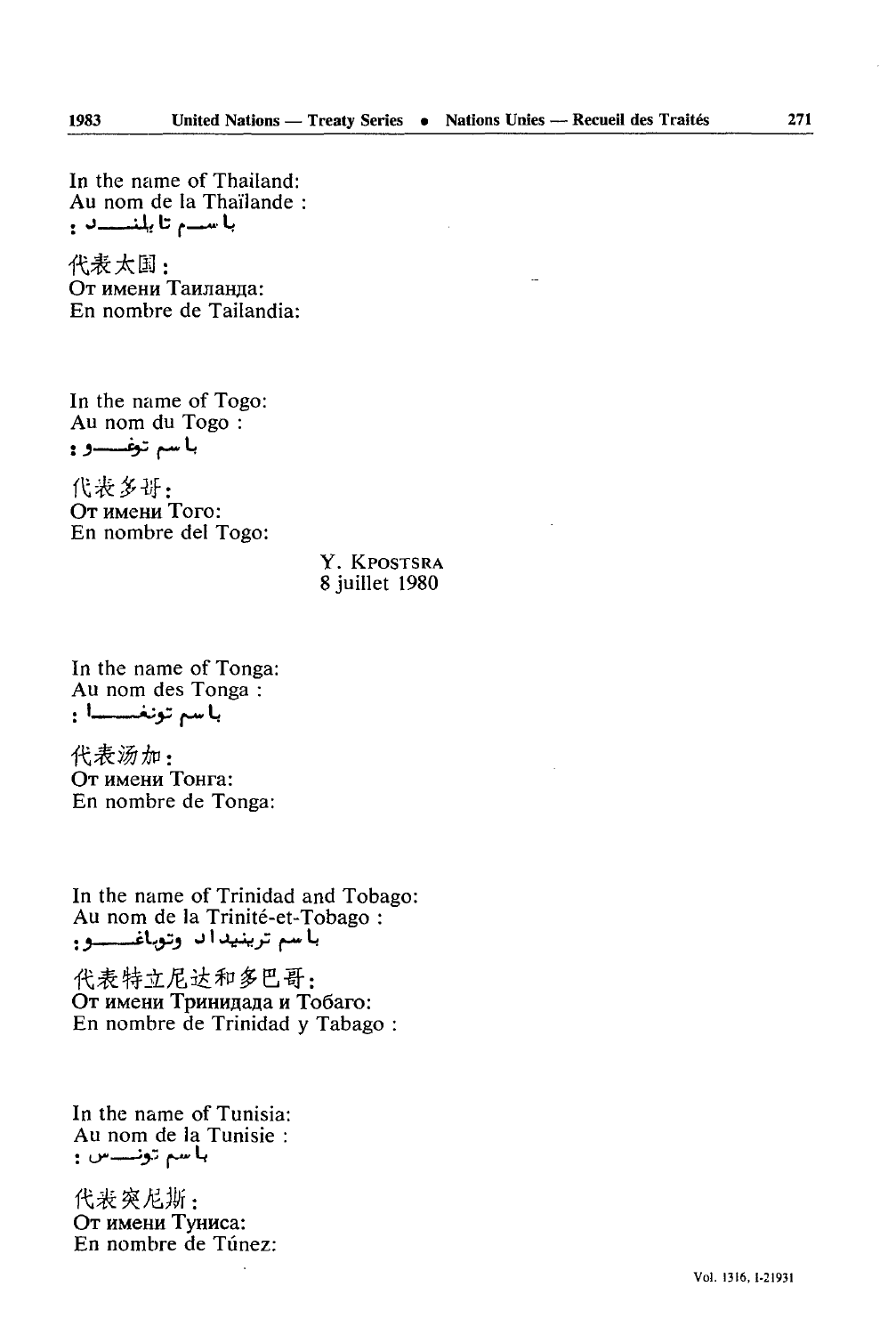In the name of Turkey: Au nom de la Turquie : با سہ ترکیے۔او

代表土耳其: От имени Турции: En nombre de Turquía:

In the name of Uganda: Au nom de l'Ouganda : باسم أوغنيسيدا و

代表 鸟干达 · От имени Уганлы: En nombre de Uganda:

> **OLARA OTUNNU** November 10, 1980

In the name of the Ukrainian Soviet Socialist Republic: Au nom de la République socialiste soviétique d'Ukraine :

باسم جمهورية أوكرانيها الاشتراكيسية السوفياتيسيسة:

代表乌克兰苏维埃社会主义共和国,

От имени Украинской Советской Социалистической Республики: En nombre de la República Socialista Soviética de Ucrania:

In the name of the Union of Soviet Socialist Republics: Au nom de l'Union des Républiques socialistes soviétiques : باسم أتحاد الجمهوريسات الاشتراكيسة السوفياتيستة:

代表苏维埃社会主义共和国联盟: От имени Союза Советских Социалистических Республик: En nombre de la Unión de Repúblicas Socialistas Soviéticas:

In the name of the United Arab Emirates: Au nom des Emirats arabes unis :<br>با سم الا مسارات الـعربيــــة الـمتـعــد ة و

代表阿拉伯联合酋长国: От имени Объединенных Арабских Эмиратов: En nombre de los Emiratos Arabes Unidos:

Vol. 1316, 1-21931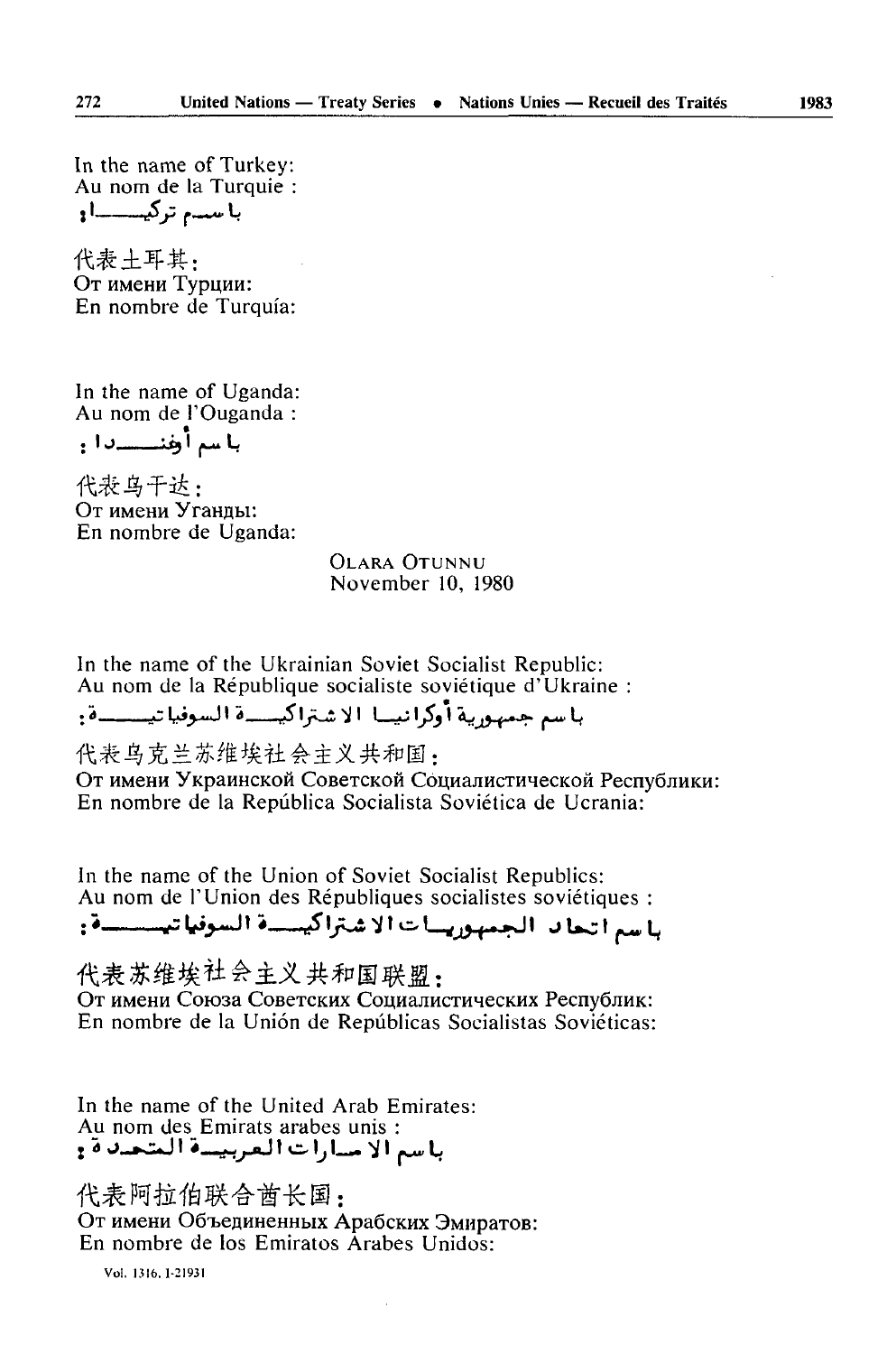In the name of the United Kingdom of Great Britain and Northern Ireland: Au nom du Royaume-Uni de Grande-Bretagne et d'Irlande du Nord : باسر السلكة المتحدة ليربطانيا العظمى وابرلَّندا الشالية و

代表大不列颠及北爱尔兰联合王国,

От имени Соединенного Королевства Великобритании и Северной Ирландии: En nombre del Reino Unido de Gran Bretaña e Irlanda del Norte:

A PARSONS

In the name of the United Republic of Cameroon: Au nom de la République-Unie du Cameroun : باسم جسوريسة الكاسيرون المتحسدة .

代表喀麦隆联合共和国: От имени Объединенной Республики Камерун: En nombre de la República Unida del Camerún:

In the name of the United Republic of Tanzania:<br>Au nom de la République-Unie de Tanzanie : باسم جمهوريسة تنزأنيا المتحسدة.

代表担桑尼亚联合共和国,

От имени Объединенной Республики Танзании: En nombre de la República Unida de Tanzanía:

In the name of the United States of America: Au nom des Etats-Unis d'Amérique :

# با سم الولايات المتحدة الأمريكيدة:

代表美利坚合众国: От имени Соединенных Штатов Америки: En nombre de los Estados Unidos de América:

> DONALD F. MCHENRY Dec. 21, 1979

In the name of the Upper Volta: Au nom de la Haute-Volta : باسم فولتا العليسا :

代表上沃尔特: От имени Верхней Вольты: En nombre del Alto Volta: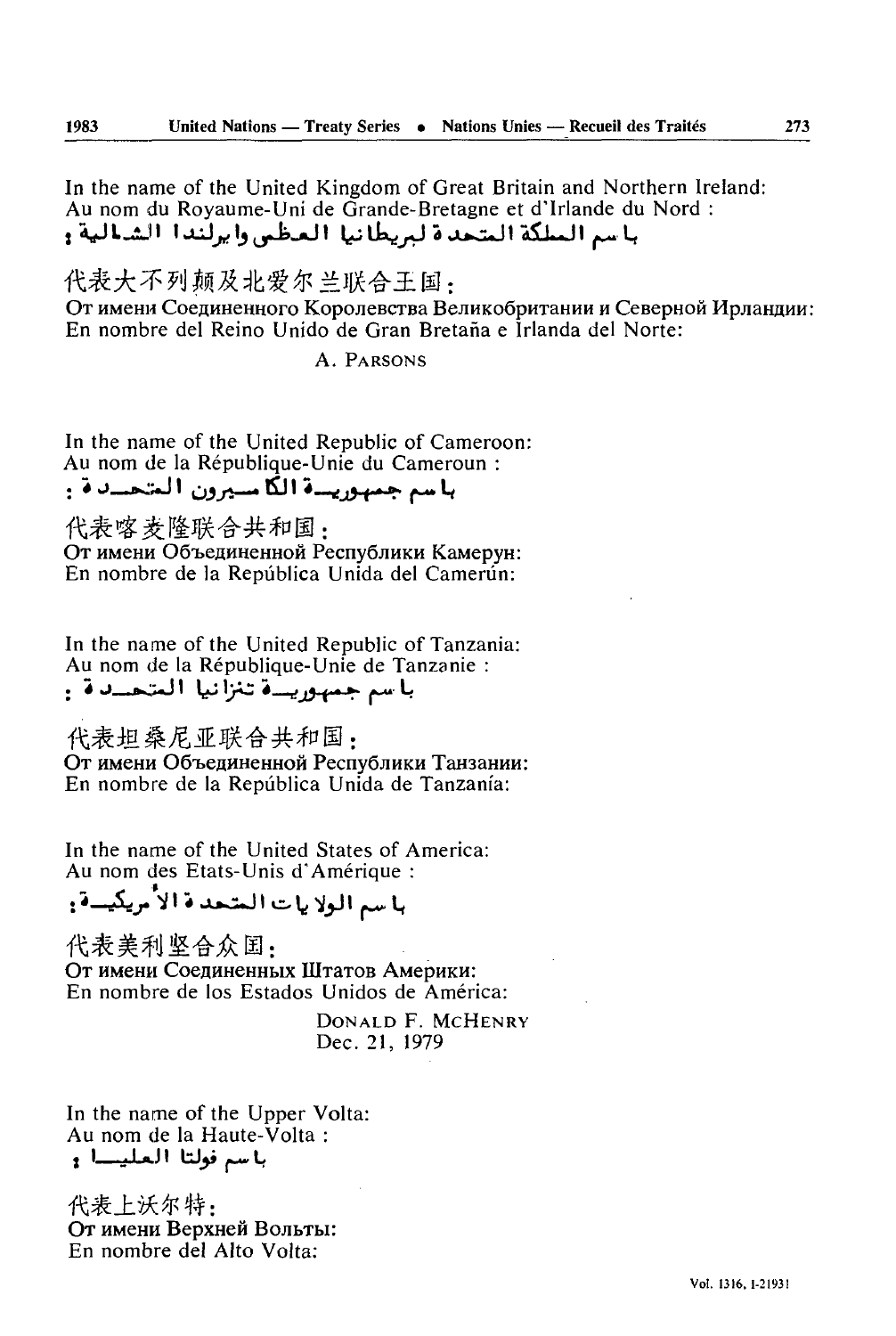In the name of Uruguay: Au nom de l'Uruguay : با سير أورونسيسيوا ي و

代表乌拉圭: От имени Уругвая: En nombre del Uruguay:

In the name of Venezuela: Au nom du Venezuela : **با سەم فنزويىـــــلا :** 

代表委内瑞拉: От имени Венесуэлы: En nombre de Venezuela:

In the name of Viet Nam: Au nom du Viet Nam :

代表越南: От имени Вьетнама: En nombre de Viet Nam:

In the name of Yemen: Au nom du Yemen :

代表也门: От имени Йемена: En nombre del Yemen:

In the name of Yugoslavia: Au nom de la Yougoslavie باسم ييفوسلافيسا :

代表南斯拉夫: От имени Югославии: En nombre de Yugoslavia:

> **MlLJAN KOMATINA** 29.12.1980 With the reservation with regard to Article  $9.11$ .

<sup>1</sup> Avec réserve à l'égard de l'article 9.

<sup>&</sup>lt;sup>2</sup> See p. 276 for the texts of the reservations and declarations made upon signature. — Voir p. 276 pour les textes des réserves et déclarations faites lors de la signature,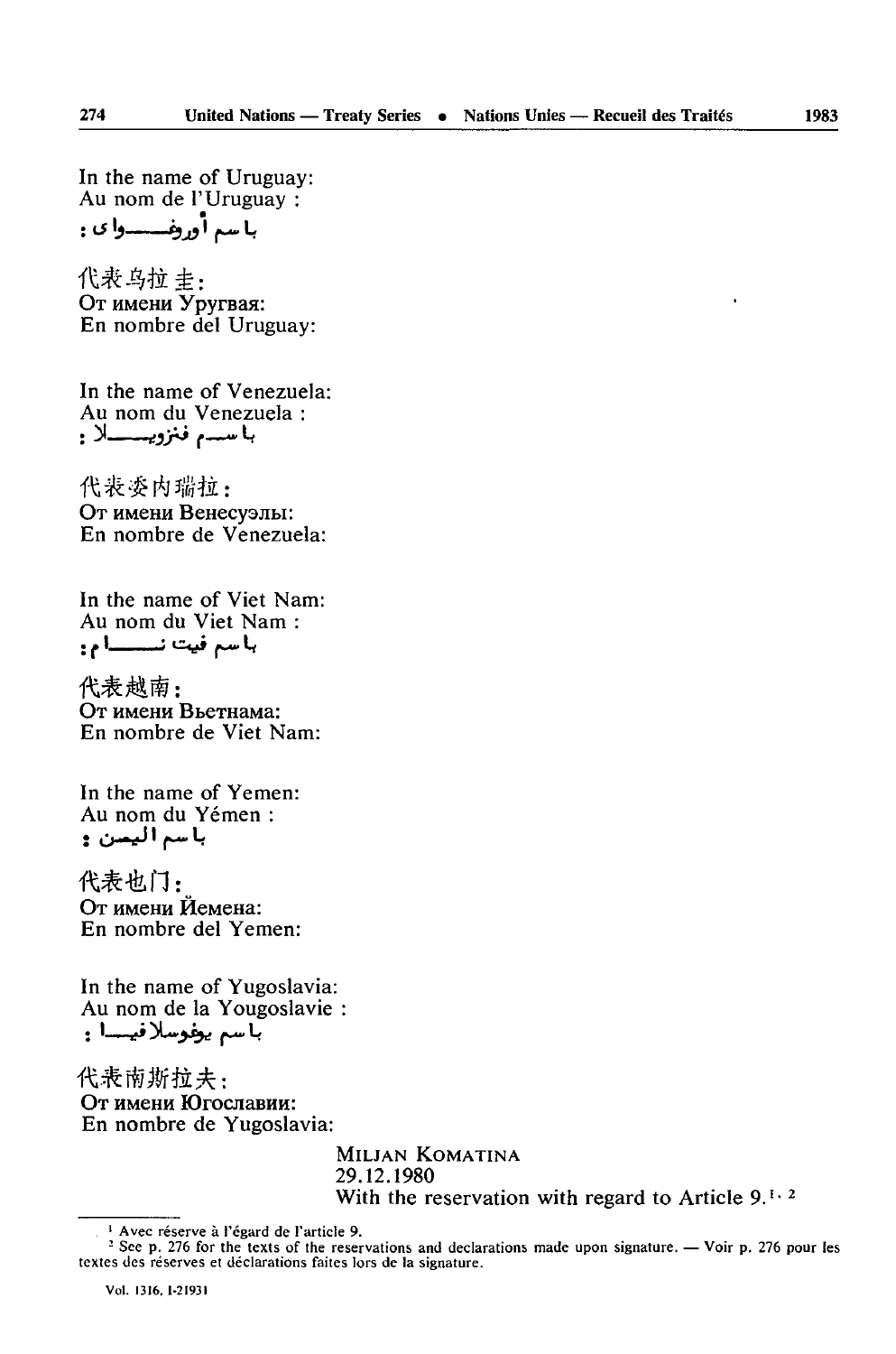In the name of Zaire: Au nom du Zaïre : باسم زائستیر و

1983

代表扎伊尔:<br>От имени Заира: En nombre del Zaire:

#### KAMANDA WA KAMANDA 2 juillet 1980

In the name of Zambia: Au nom de la Zambie : باسم زاميــــا و

代表赞比亚:<br>От имени Замбии: En nombre de Zambia: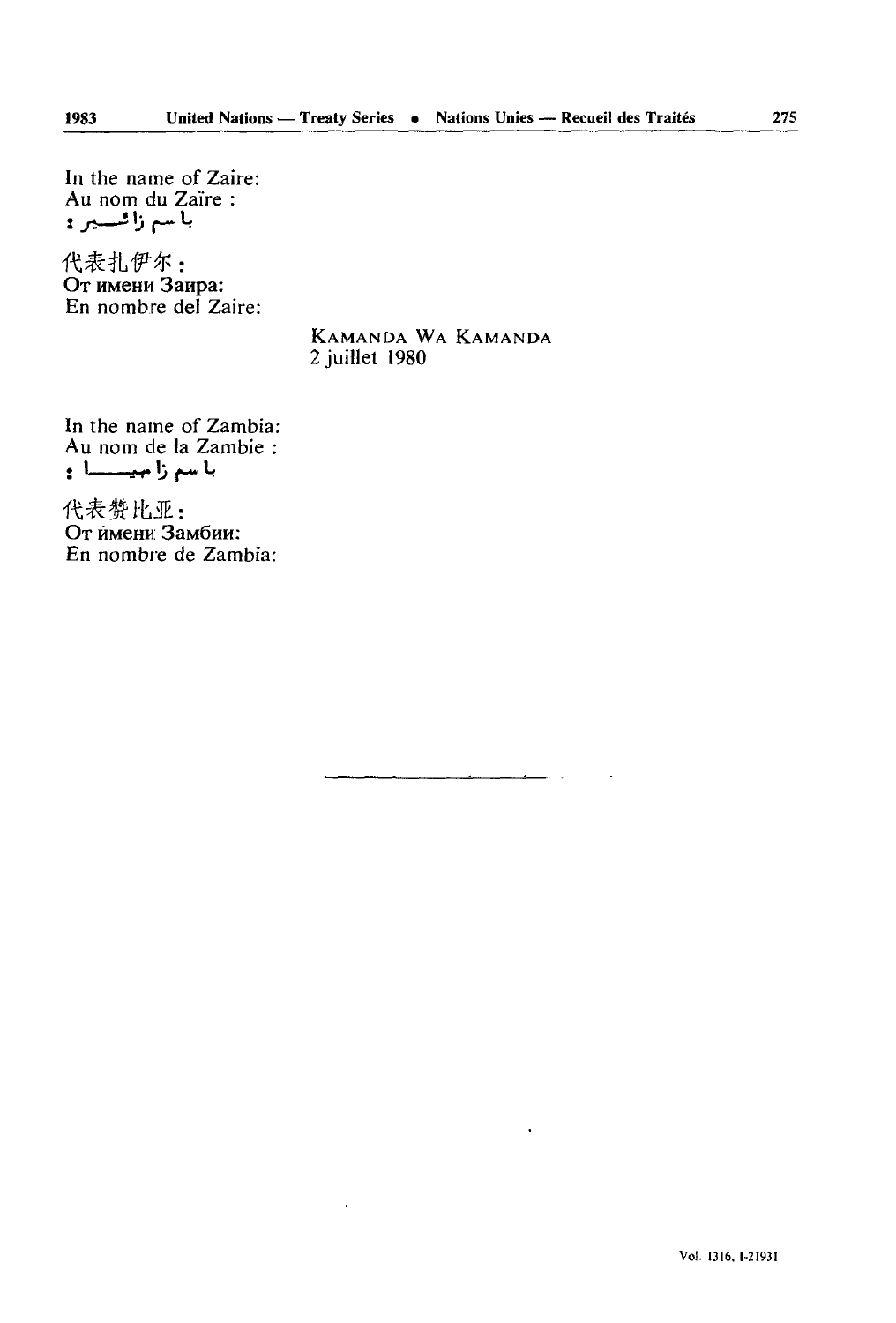# RESERVATIONS AND DECLA RATIONS MADE UPON SIG **NATURE**

#### *EL SALVADOR*

#### [SPANISH TEXT — *•* TEXTE ESPAGNOL]

"Con la reserva a que se refiere el inciso 2 del artículo 16 de la mencionada Convenciôn."

#### [TRANSLATION]

With the reservation permitted under article 16 (2) of the said Convention.

### [TRADUCTION]

RÉSERVES ET DÉCLARA-TIONS FAITES LORS DE LA

*EL SALVADOR* 

SIGNATURE

Avec la réserve autorisée aux termes du paragraphe 2 de l'article 16 de la Con vention.

### *ISRAËL*

" 1) It is the understanding of Israel that the Convention implements the principle that hostage-taking is prohib ited in all circumstances and that any person committing such an act shall be either prosecuted or extradited pur suant to article 8 of this Convention or the relevant provisions of the Geneva Conventions of 1949 or their additional Protocols, without any exception what soever."

"2) The Government of Israel de clares that it reserves the right, when depositing the instrument of ratifica tion, to make reservations and addi declarations standings."

#### *ITALY*

#### [TRANSLATION — TRADUCTION]

The Italian Government declares that, because of the differing interpreta tions to which certain formulations in the text lend themselves, Italy reserves the right, when depositing the instru ment of ratification, to invoke article 19

Vol. 1316, [-21931

# *ISRAËL*

[TRADUCTION — TRANSLATION]

1) II est entendu par Israël que la Convention applique le principe sui vant : la prise d'otages est interdite en toutes circonstances et toute personne qui commet un acte de cette nature sera poursuivie ou extradée en application de l'article 8 de la Convention ou des dispositions pertinentes des Conven tions de Genève de 1949 ou de leurs Protocoles additionnels, et ce, sans exception aucune.

2) Le Gouvernement israélien dé clare qu'il se réserve le droit d'émettre des réserves et de formuler d'autres déclarations et précisions lorsqu'il dé posera l'instrument de ratification.

### *ITALIE*

*«* Le Gouvernement italien déclare que, en raison des différentes interpré tations auxquelles se prêtent certaines formulations du texte, l'Italie se réserve la faculté de se prévaloir, au moment du dépôt de l'instrument de ratification, de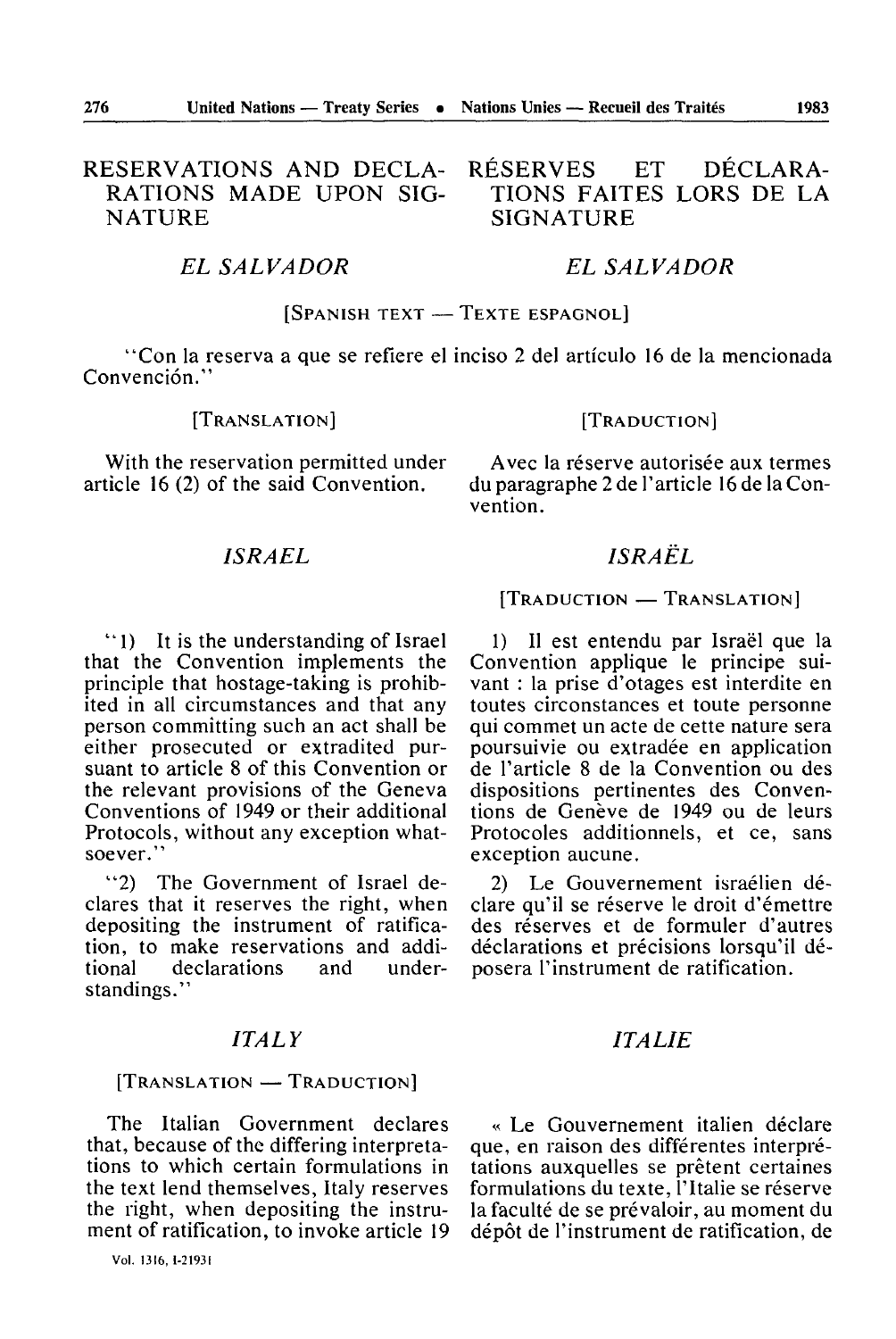of the Vienna Convention on the Law of Treaties of 23 May 1969' in conformity with the general principles of international law.

### *YUGOSLAVIA*

"With the reservation with regard to article 9, subject to subsequent approval pursuant to the constitutional provisions in force in the Socialist Federal Republic of Yugoslavia."

l'article 19 de la Convention de Vienne sur le droit des traités du 23 mai 1969<sup>1</sup>. sur la base des principes généraux du droit international. »

### *YOUGOSLAVIE*

[TRADUCTION — TRANSLATION]

Avec réserve relative à l'article 9, sujette à l'approbation ultérieure con formément aux dispositions constitu tionnelles en vigueur dans la République federative socialiste de Yougoslavie.

### DECLARATIONS MADE UPON RATIFICATION

# DÉCLARATIONS FAITES LORS DE LA RATIFICATION

### *CHILE CHILI*

#### [SPANISH TEXT — TEXTE ESPAGNOL]

"La Honorable Junta de Gobierno de la Repûblica [ha] prestado su aprobaciôn a esta Convenciôn con una declaraciôn que expresa que dicha aprobaciôn se otorga en el entendido de que la citada Convenciôn prohibe la toma de rehenes en cualquier circunstancia, aún en aquéllas a que se refiere el artículo 12."

#### [TRANSLATION]

The Government of the Republic [of Chile], having approved this Conven tion, states that such approval is given on the understanding that the aforesaid Convention prohibits the taking of hos tages in any circumstances, even those referred to in article 12.

#### [TRADUCTION]

Le Gouvernement de la République [du Chili], ayant approuvé cette Con vention, précise qu'il est entendu que la Convention interdit la prise d'otages en toutes circonstances, y compris celles visées à l'article 12.

1 United Nations, *Treaty Series,* vol. 1155, p. 331. ' Nations Unies, *Recueildes Traités, vo\.* 1155, p. 331.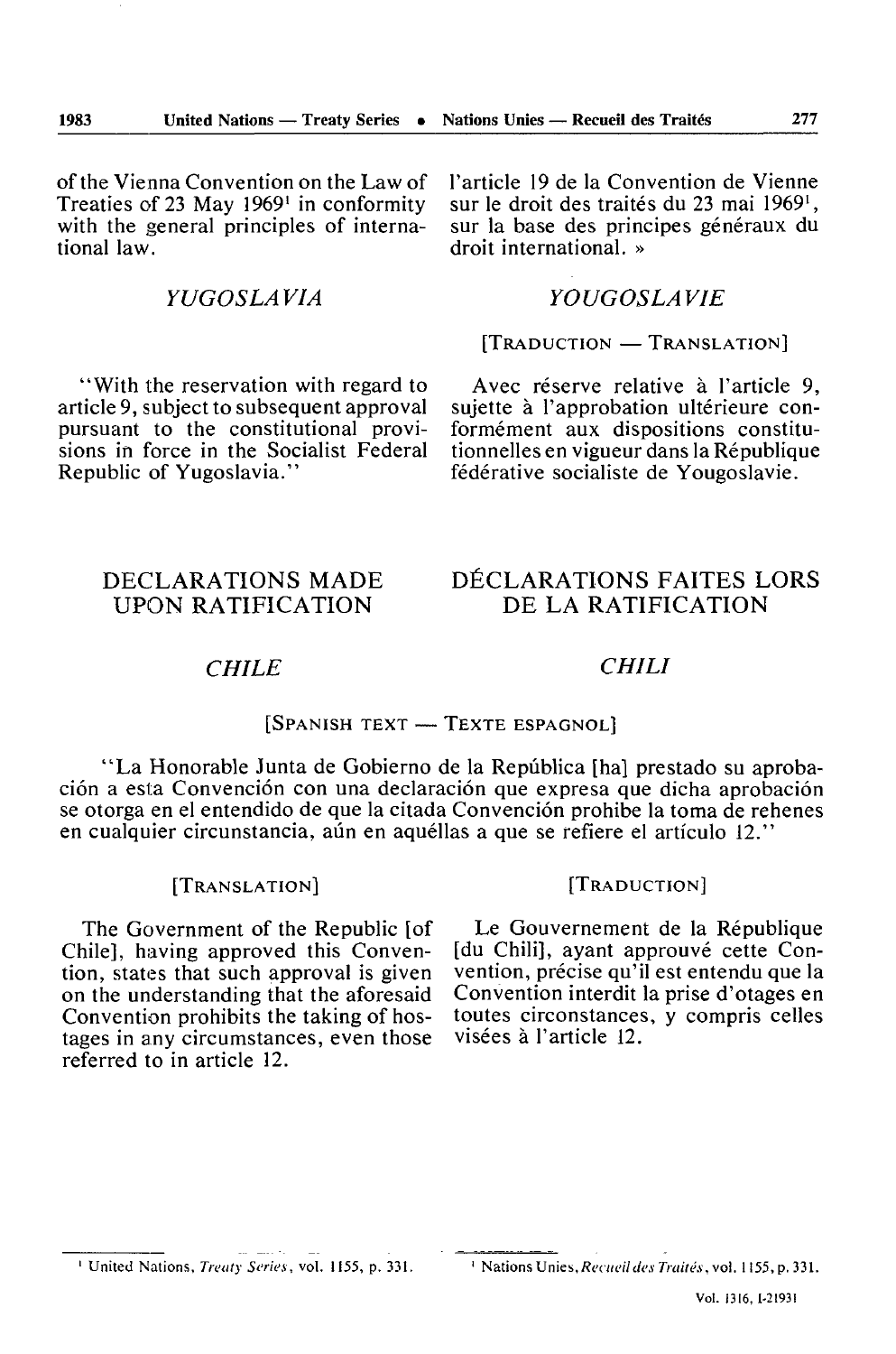# **FEDERAL REPUBLIC** OF GERMANY<sup>1</sup>

# RÉPUBLIOUE FÉDÉRALE  $D'ALLEMAGNE<sup>1</sup>$

# [GERMAN TEXT - TEXTE ALLEMAND]

"[dass] das Übereinkommen mit Wirkung von dem Tage, an dem es für die Bundesrepublik Deutschland in Kraft treten wird, auch für Berlin (West) gilt, vorbehaltlich der alliierten Rechte, Verantwortlichkeiten und Gezetzgebung."

#### [TRANSLATION]

"... the said Convention shall also apply to Berlin (West) with effect from the date on which it enters into force for the Federal Republic of Germany, subject to the Allied rights, responsibilities and legislation."

#### [TRADUCTION]

... ladite Convention s'appliquera également à Berlin-Ouest avec effet à compter de la date de son entrée en vigueur à l'égard de la République fédérale d'Allemagne, sous réserve des droits, responsabilités et législation des Alliés.

[RUSSIAN TEXT - TEXTE RUSSE]

Сделанные правительством Федеративной Республики Германии при сдаче ратификационных грамот заявления о распространении указанных конвенций на Берлин (Западный) несовместимы с Четырехсторонним соглашением от 3 сентября 1971 года. Оно, как известно, не предоставляет ФРГ права распространять на Западный Берлин международные соглашения, затрагивающие вопросы безопасности и статуса. Упомянутые конвенции относятся именно к такого рода соглашениям.

В Конвенции 1979 года содержатся положения об установлении уголовной юрисдикции в отношении преступлений захвата заложников, совершенных на территории государств-участников или на борту зарегистрированных в них морских или воздушных судов, а также положения, касающиеся выдачи и судебного преследования преступников. Таким образом, обе Конвенции касаются суверенных прав и обязанностей, которые не могут осуществляться государством на территории, не находящейся под его юрисдикцией.

Учитывая изложенное, советская сторона рассматривает сделанные Федеративной Республикой Германии заявления о распространении действия Конвенции о привилегнях и иммунитстах Объединенных Наций и Международной конвенции о борьбе с захватом заложников на Западный Берлин как неправомерные и не имеющие юридической силы.

#### [TRANSLATION]

The declaration made by the Government of the Federal Republic of Germany when depositing the instrument of ratification, to the effect that the said Convention shall extend to Berlin (West), is incompatible with the Quadripartite Agreement of 3 September 1971.\* That Agreement, as is generally known, does not grant the Federal Republic of Germany the right to extend to West Berlin international agreements which affect matters of

\* United Nations, Treaty Series, vol. 880, p. 115.

(Continued on page 279)

#### [TRADUCTION]

La déclaration faite par le Gouvernement de la République fédérale d'Allemagne lors de la remise de l'instrument de ratification, sur l'extension de la Convention susmentionnée à Berlin-Ouest, est incompatible avec l'Accord quadripartite du 3 décembre 1971\*. Cet accord, comme on le sait, ne confère pas à la République fédérale d'Allemagne le droit d'étendre à Berlin-Ouest les accords internationaux ayant trait à des questions de

\* Nations Unies, Recueil des Traités, vol. 880, p. 115.

(Suite à la page 279)

<sup>&</sup>lt;sup>1</sup> With regard to the above declaration, the Secretary-General received, on 9 November 1981, from the Government of the Union of Soviet Socialist Republics the following communication;

<sup>&</sup>lt;sup>1</sup> A l'égard de la déclaration susmentionnée, le Secrétaire général a reçu, le 9 novembre 1981, du Gouvernement de l'Union des Républiques socialistes soviétiques la communication suivante :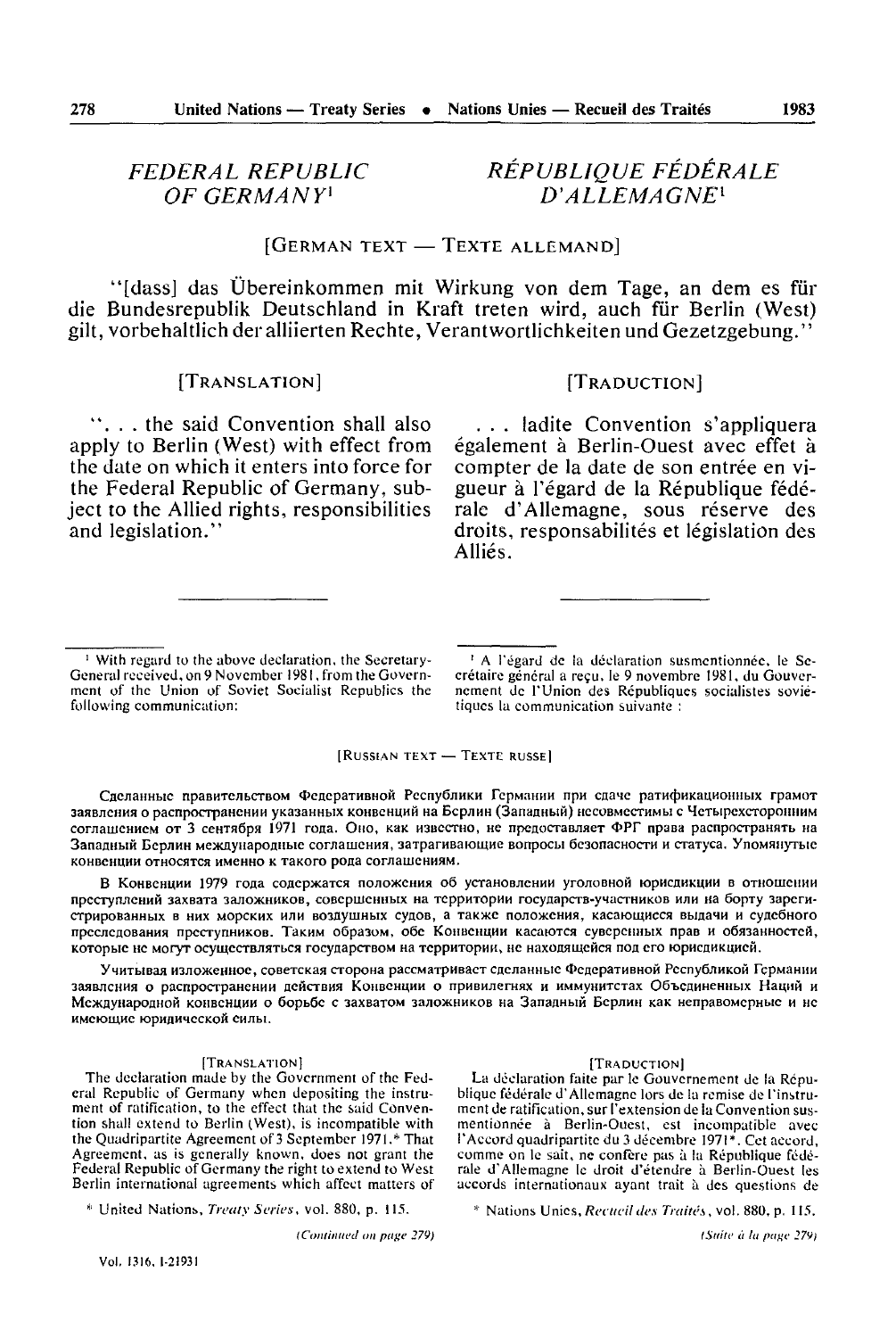#### *{Fi)otih>!c 1 ctniliiiiii'J fi'tnn page 278)*

security and status. The above-mentioned Convention belongs precisely to that category of agreement.

The 1979 Convention contains provisions on the estab lishment of criminal jurisdiction over hostage-taking offences committed in the territories of States parties or on board a ship or aircraft registered in those States, as well as provisions relating to extradition of and court proceedings against offenders. Thus, the Convention concerns sovereign rights and obligations which cannot be exercised by a State in a territory which does not come under its jurisdiction.

In view of the foregoing, the Soviet Union considers the declaration made by the Federal Republic of Ger many on extending the application of the International Convention against the Taking of Hostages to Berlin (West) to be illegal and to have no legal force.

Subsequently, on 4 June 1982, the Secretary-General of the United Nations received the following communi cations from the Governments of France, the United Kingdom of Great Britain and Northern Ireland and the United States of America:

"In a communication to the Government of the Union of Soviet Socialist Republics, which is an integral part (annex IV A) of the Quadripartite Agreement of 3 Sep tember 1971, the Governments of France, the United Kingdom and the United States confirmed that, provided that matters of security and status are not affected and provided that the extension is specified in each case, international agreements and arrangements entered by the Federal Republic of Germany may be extended to the Western Sectors of Berlin in accordance with established procedures. For its part, the Government of the Union of Soviet Socialist Republics, in a communication to the Governments of the Three Powers, which is similarly an integral part (annex IV B) of the Quadripartite Agree ment of 3 September 1971, affirmed that it would raise no objection to such extension.

The established procedures referred to above, which were endorsed in the Quadripartite Agreement, are designed *infer alia* to afford the authorities of the Three Powers the opportunity to ensure that international agreements and arrangements entered into by the Federal Republic of Germany which are to be extended to the Western Sectors of Berlin continues in full force and that matters of security and status are not affected.

When authorizing the extension of the abovementioned Convention to the Western Sectors of Berlin, the authorities of the Three Powers took such steps as were necessary to ensure that matters of security and status were not affected. Accordingly, the validity of the Berlin declaration made by the Federal Republic of Germany in accordance with established procedures is unaffected and the application of the Convention to the western Sectors of Berlin continues in full force and effect, subject to Allied rights, responsibilities and legislation.

Subsequently, on 12 August I982, the following communication was received by the Secretary-General of the United Nations from the Government of the Fed eral Republic of Germany;

*(Snile* (/c *lu mtlc I* i/c *la paw 278)*

sécurité et de statut. La Convention citée appartient précisément à ce genre d'accords.

Dans la Convention de 1979 figurent des dispositions relatives à la création d'une juridiction pénale pour les délits de prise d'otages perpétrés sur le territoire des Etats parties à la Convention ou à bord des navires ou des aéronefs immatriculés dans lesdits Etats, ainsi que des dispositions concernant l'extradition des auteurs des délits et l'action pénale à engager contre ces derniers. La Convention concerne donc des droits et des obliga tions souverains, que les Etats ne peuvent exercer ou remplir sur un territoire ne se trouvant pas sous leur juri diction.

Compte tenu de ce qui précède, l'Union soviétique considère que la déclaration faite par la République fédé rale d'Allemagne sur l'extension à Berlin-Ouest de la Convention internationale contre la prise d'otages est illégale et n'a aucune valeur juridique.

Par la suite, le 4 juin 1982, le Secrétaire général des Nations Unies a reçu à cet égard les communications suivantes de la part des Gouvernements des Etats-Unis d'Amérique, de la France et du Royaume-Uni de Grande-Bretagne et d'Irlande du Nord :

Dans une communication au Gouvernement de l'Union des Républiques socialistes soviétiques qui fait partie intégrante (annexe IV A) de l'Accord quadripartite du 3 septembre 1971, les Gouvernements des Etats-Unis, de la France et du Royaume-Uni confirmaient que, sous réserve que les questions de sécurité et de statut n'en soient pas affectées et sous réserve que l'extension soit précisée dans chaque cas, les accords et arrangements internationaux auxquels la République fédérale d'Alle magne devient partie pourraient être étendus aux sec teurs occidentaux de Berlin conformément aux procé dures établies. Pour sa part, le Gouvernement de l'Union des Républiques socialistes soviétiques, dans une communication adressée aux Gouvernements américain, français et britannique, qui fait également partie inté grante (annexe IV B) de l'Accord quadripartite du 3 sep tembre 1971, affirmait qu'il n'élèverait pas d'objection à de telles extensions.

Les procédures établies ci-dessus mentionnées, qui ont été sanctionnées dans l'Accord quadripartite, sont destinées, entre autres choses, à donner aux autorités des Etats-Unis, de la France et du Royaume-Uni le moyen de s'assurer que les accords et arrangements internationaux auxquels la République fédérale d'Alle magne devient partie et qui doivent être étendus aux secteurs occidentaux de Berlin le soient de manière à ne pas affecter les questions de sécurité et de statut.

En autorisant l'extension aux secteurs occidentaux de Berlin de la Convention mentionnée ci-dessus, les autorités américaines, françaises et britanniques ont pris les mesures nécessaires pour assurer que les questions de sécurité et de statut ne soient pas affectées. En consé quence, la validité de la déclaration sur Berlin faite par la République fédérale d'Allemagne en conformité avec les procédures établies n'est pas affectée, et ladite Conven tion continue de s'appliquer pleinement aux secteurs occidentaux de Berlin, sous réserve du respect des droits, des responsabilités et de la législation des Alliés. »

Par la suite, le 12 août 1982, la communication sui vante a été reçue par le Secrétaire général des Nations Unies de la part du Gouvernement de la République fédé rale d'Allemagne :